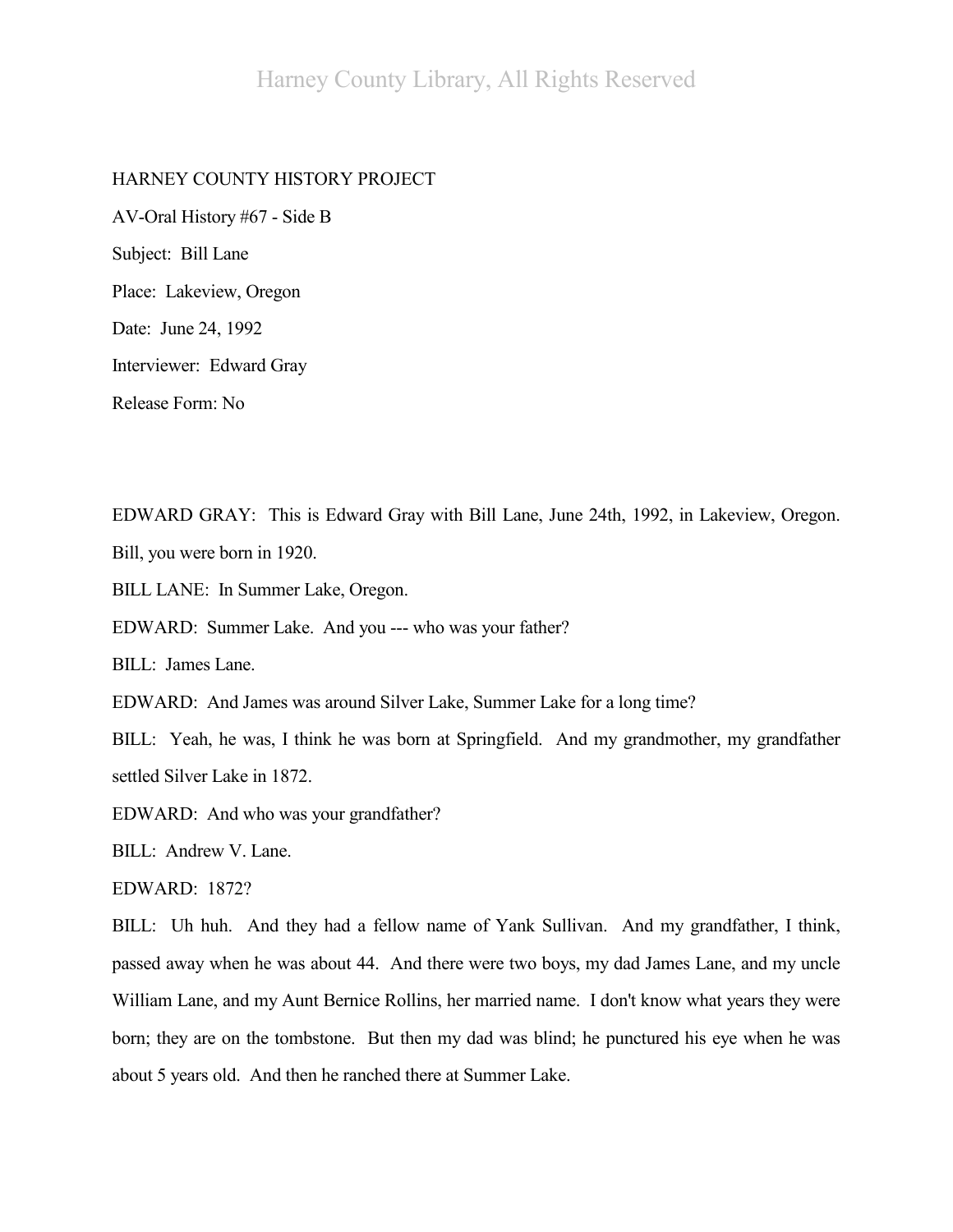EDWARD: Was there a Payne?

BILL: There was a Frank Payne that was a cousin of my dad's and mom's.

EDWARD: Florence Payne married Frank Dobkins.

BILL: Yeah.

EDWARD: And wasn't her father blind?

BILL: I don't know.

EDWARD: Or did I get them mixed up?

BILL: I don't know, I don't remember that.

EDWARD: Your mother, when was your mother born, Myrtle?

BILL: I think about, I think around, well my God I really don't know, Ed. I'd say about 19--- of

course I think she died --- I think she was about 61 or 62 when she passed away.

EDWARD: What year was that do you know?

BILL: Oh, it would be in the '60's. She was living at Warrenton, Oregon when she passed away.

EDWARD: What in the heck did she go to Warrenton for?

BILL: Well, she got in the real estate business down around Astoria, and in there.

EDWARD: What was her maiden name?

BILL: Sorenson.

EDWARD: Myrtle Sorenson Lane Dobkins.

BILL: Yeah.

EDWARD: Did she get married after Frank was ---

BILL: She was married about three or four times after Frank. Like I used to tell the kids, I didn't know what my name was. I used to tell my cousin at Silver Lake ---

EDWARD: Oops.

BILL: Yeah. But ---

EDWARD: She --- okay. She died in the 60's.

BILL: Yeah.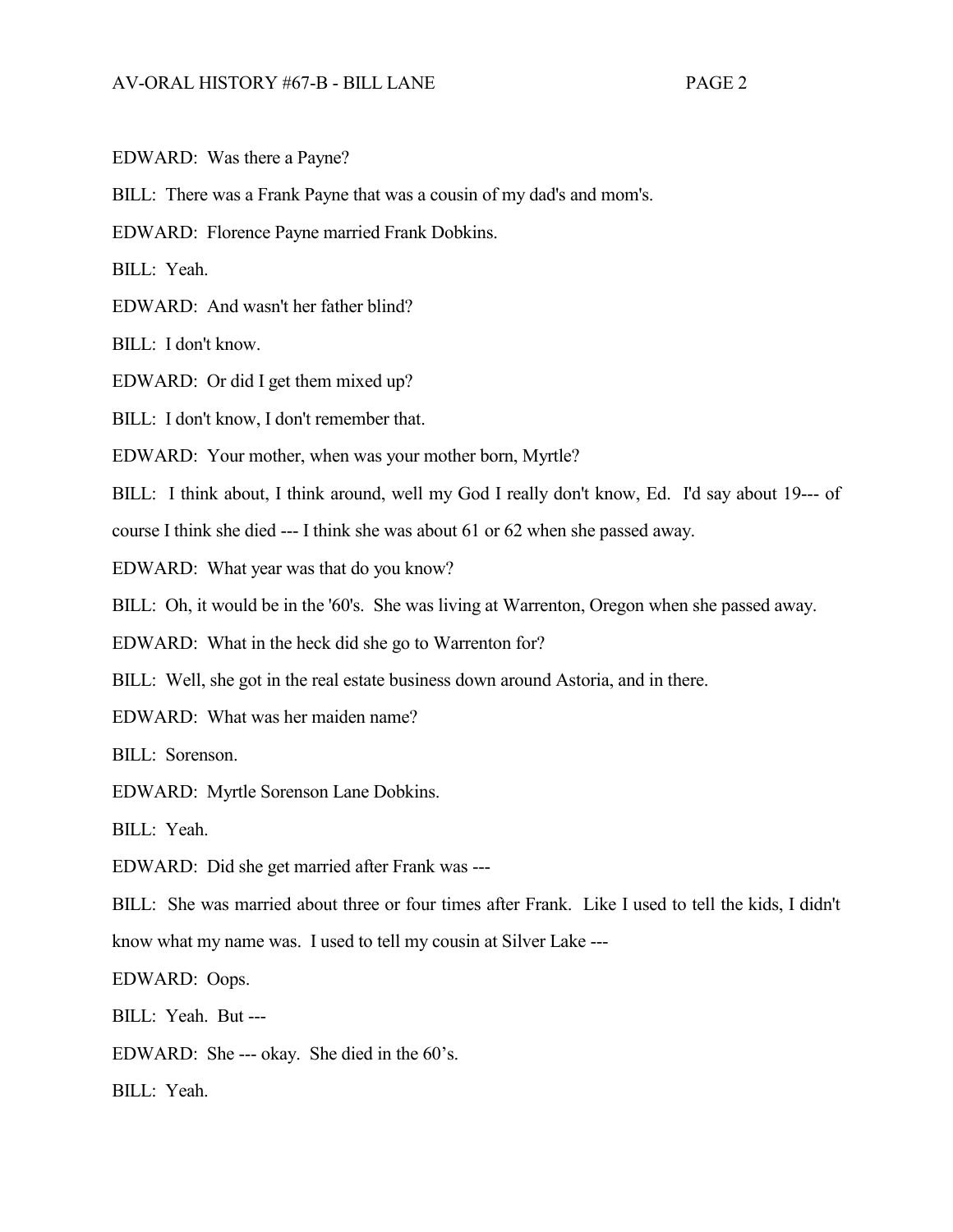EDWARD: In Warrenton.

BILL: Yeah.

EDWARD: Is she buried in Warrenton?

BILL: No, she is buried in Portland.

EDWARD: In Portland. I'll try to find her obituary.

BILL: Yeah, okay.

EDWARD: Now she married Jim Lane, your father, about when, do you know?

BILL: God, I don't. I --- I'd say probably, well let's see my oldest brother was born in 1918, so probably along in '15, '16, along in there sometime.

EDWARD: What kind of lady was Myrtle?

BILL: My mother?

EDWARD: Yeah, your mom, yeah, your mother.

BILL: She was a remarkable person. She was --- we had, there was the three boys, my twin brother and I, and my older brother. And she was a remarkable person. The only thing is, when we got into that deal out in Wagontire, why I left with some hard feelings on the thing. Because I was supposed to take over, you know, work into the ranch and that didn't materialize. I worked my butt off there for about a year and a half. And then when she sold out why I just said the hell with it.

EDWARD: Did --- now when did your father pass away, Jim Lane?

BILL: He, God, in the '50's, I think.

EDWARD: '50's.

BILL: Yeah. God I was just up there at the, at Memorial Day too. Because I think I was running the ranch, I was running three ranches over in Nevada, I think, when he passed away.

EDWARD: So, Myrtle Sorenson Lane got divorced from Jim Lane?

BILL: Yeah.

EDWARD: Oh, I see, I see.

BILL: Yeah.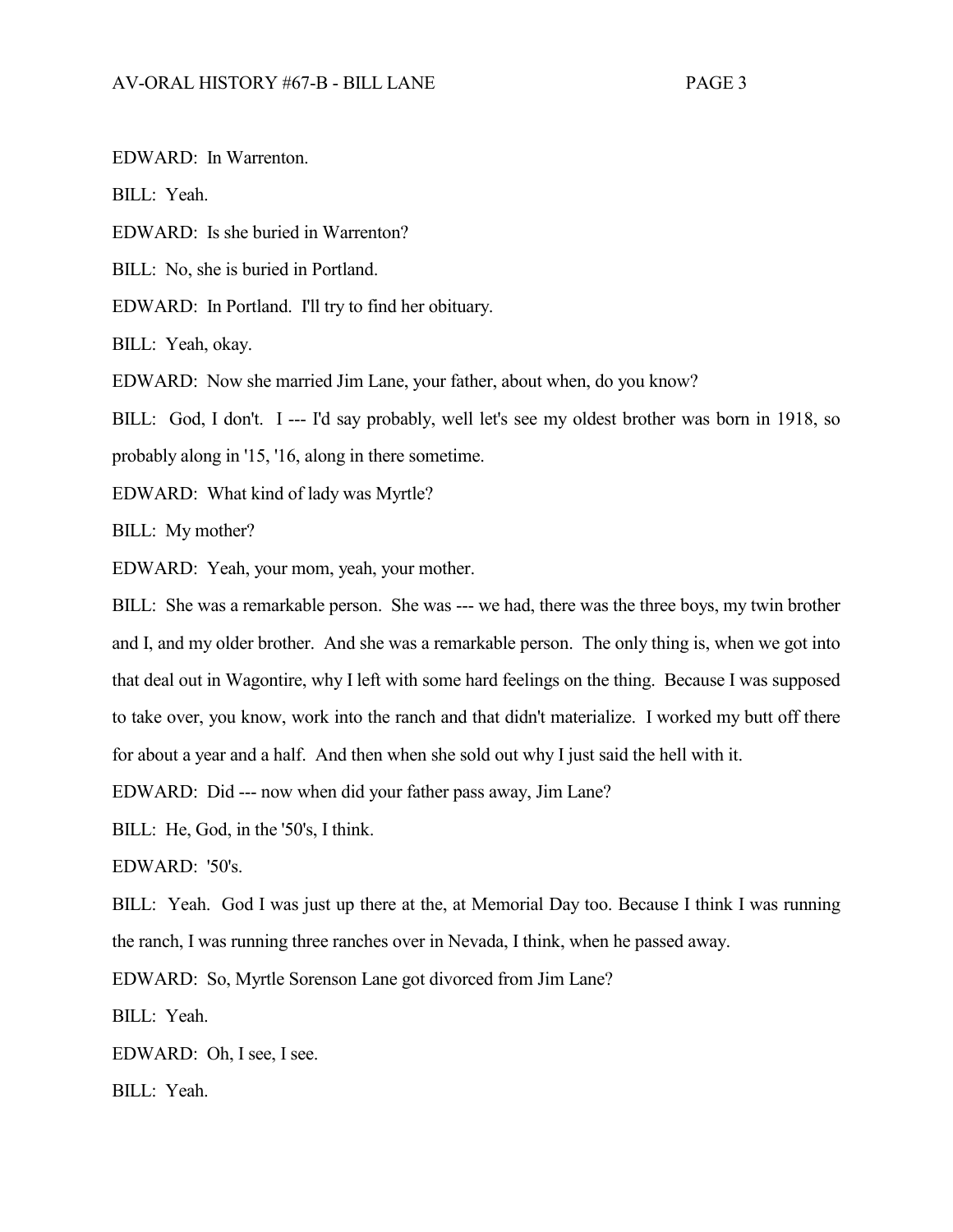EDWARD: Do you know approximately when that divorce was?

BILL: Well, let's see, I was about, it would be about 1935 or '36, I think.

EDWARD: Okay.

BILL: And I don't know --- see my dad, by education, why he was a lawyer, he was an attorney. And he graduated from law school at the University of Tennessee, I think in 19--- But anyway he wasn't --- when he came back to Oregon, he wasn't old --- he was only 19 or 20 years old. He had to wait until he was 21 to take his bar exam, see. And he was quite a remarkable person. Of course, like I say why ---

EDWARD: He must have been a pretty sharp guy.

BILL: He was, he had a mind that was just out of this world. And my older brother took after him, Donel Lane; he was into water resource. He wrote practically all the water laws in the State of Oregon.

EDWARD: Wow. Some families are like that, you know.

BILL: I was the dummy of the bunch.

EDWARD: Oh, I doubt it.

BILL: I got bucked off on my head, started in running ranches.

EDWARD: When --- okay Myrtle, your mom, got divorced from Jim Lane in '35, '36.

BILL: Yeah, '36 along in there.

EDWARD: When how did she meet Frank Dobkins, do you know?

BILL: Well, of course she, they lived out at Summer Lake for a number of years, and then they moved down to the valley. And so probably --- but how it came up in later years I don't know. Because, you know, a small community like that why everybody knew everybody in that part of the, around Silver Lake and Summer Lake. But I don't know, I don't know what the connection, how --- Hollie might know more about that than I would, Hollie Schroder.

EDWARD: Yeah, talked to him.

BILL: But I don't know, I don't know.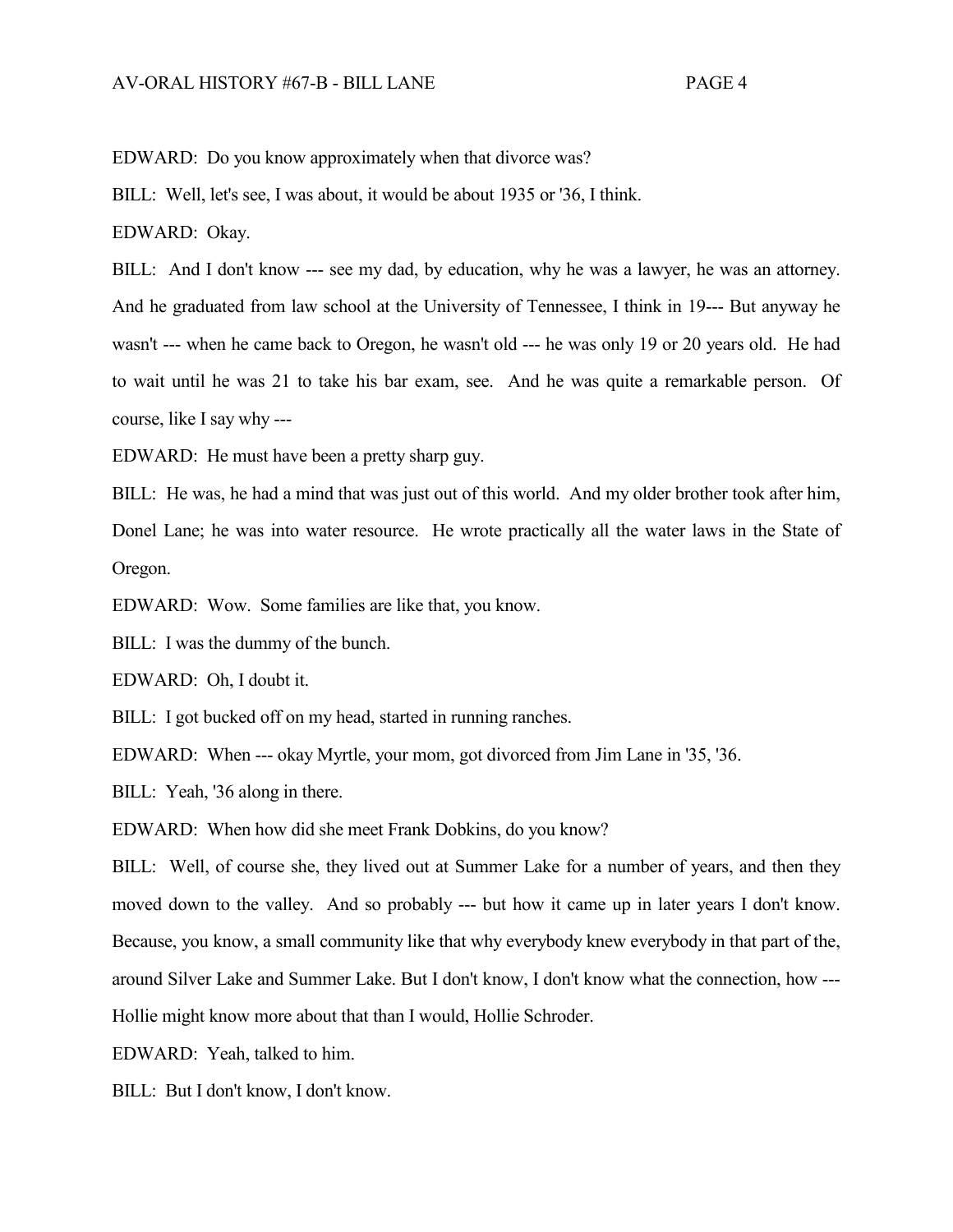EDWARD: It's not real important, I just kind of wondered.

BILL: Yeah, I don't know.

EDWARD: Now when did Frank Dobkins --- he divorced Florence, oh I can't remember her maiden name.

BILL: Schroder.

EDWARD: Florence Schroder Dobkins. He divorced ---

BILL: I don't know when they got divorced.

EDWARD: Yeah, they broke up. Do you know when Frank and your mom, Myrtle, were married, and where?

BILL: Well, they, see they had only been married about a month when Frank got killed, or along, you know, six weeks or a month, something like that. And I don't know where they got married, whether it was Reno, or where they got married, Ed.

EDWARD: There is no record of it in Oregon.

BILL: Yeah, yeah.

EDWARD: I think they got married ---

BILL: In Reno.

EDWARD: Now getting down to the kind of, the tougher stuff, I guess. Well, first of all you mentioned you talked --- when did you go out to Wagontire?

BILL: Well, shortly after --- see I was at the Lane Ranch in Silver Lake, and my mother --- I was working there for my Uncle Bill Lane. And my mother came to see him about what she could do with that ranch, you know, and get some advice. And so, you know, I was, I don't know, 17, 18, I wasn't through high school yet. Maybe 19--- I forget what year it was. And he said, well give me a chance at it, see. And so that's how I, that's when I went out to Wagontire.

EDWARD: That was probably 1940?

BILL: '39 or '40.

EDWARD: Was it after Frank's death?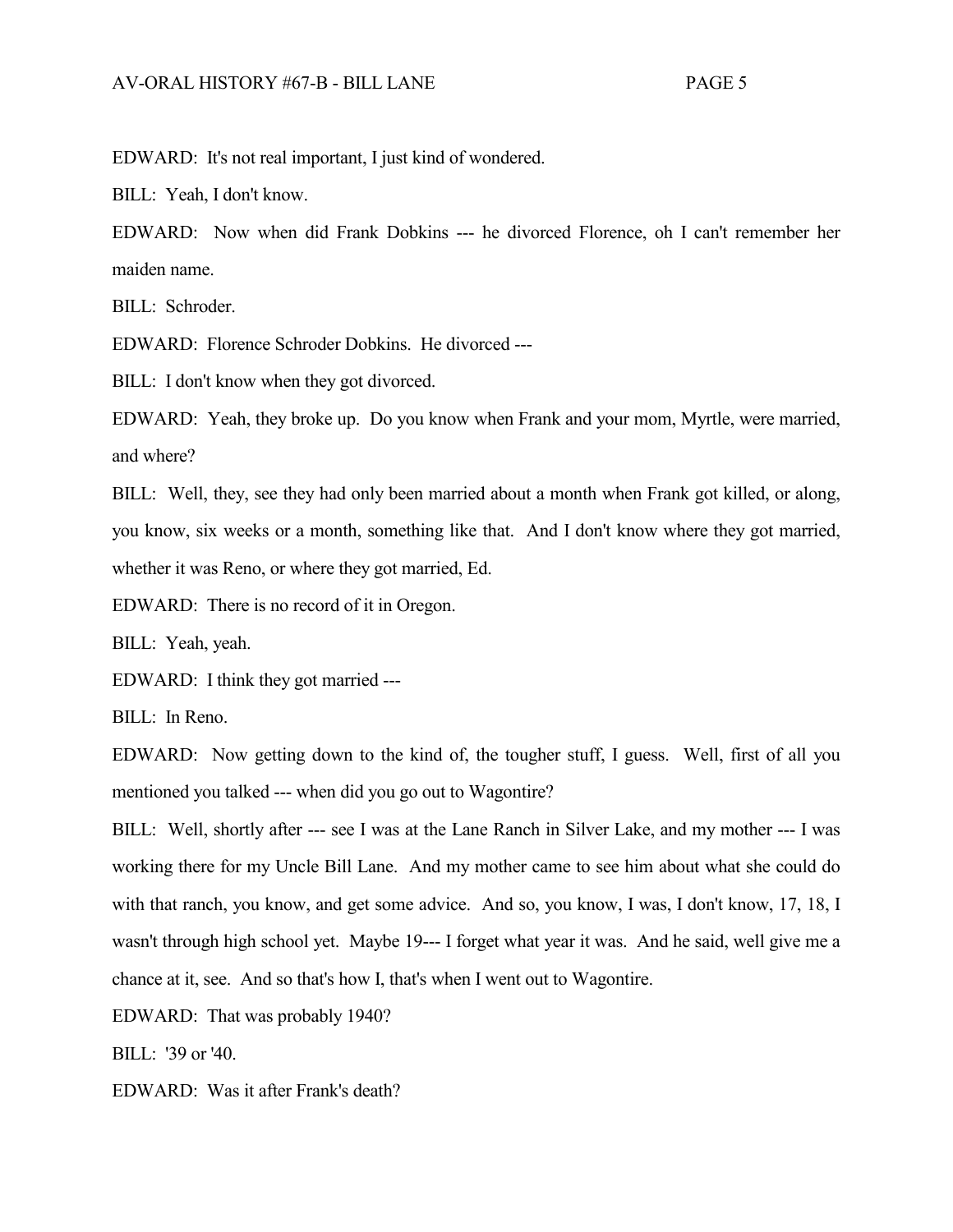BILL: Yeah.

EDWARD: Frank was murdered May 20th, 1939.

BILL: Well, it was in the spring of '39.

EDWARD: Okay. Now you said in your letters to me that you talked to Link Hutton quite a bit.

BILL: Oh yeah, uh huh.

EDWARD: What did he tell you about the early days of Wagontire that you can recall?

BILL: Well, he was telling about, oh how they used to go from the Whitehouse, you know, and go towards Iron Mountain. And he was just a kidding me, said they'd come back there with ten or twelve cowboys and have all the wild horses they could handle, you know, and that sort of thing. You know I was kind of interested, you know, as a kid. But --- and he never mentioned anything about Frank, or animosity they had over the years, or their lawsuits or anything, you know. And we didn't, you know, didn't visit every day or every week, you know, but we'd run into them on the road or something like that. But he was pretty coyote, I mean you'd go by the house a horseback, like we'd go from the Whitehouse to the Burnt House, why you'd see the drapes pulled in, in that two-story house that they lived in.

EDWARD: You're the fourth person that has said that.

BILL: Yeah.

EDWARD: They remember that.

BILL: Yeah.

EDWARD: They'd go by that lane out there, that road, track, whatever you want to call it, two-rut road. And they'd say, pull back, always looking.

BILL: Yeah, yeah. But that's --- I probably had more conversations with Link than I ever did with Jim Sutherland. And, because I, you know, I was getting --- and he'd tell about the old days and what they did, and one thing and another. But ---

EDWARD: Did Link Hutton ever talk about Bill Brown?

BILL: Well, he talked about the horses they --- I guess the, I think they had, oh like any, you know,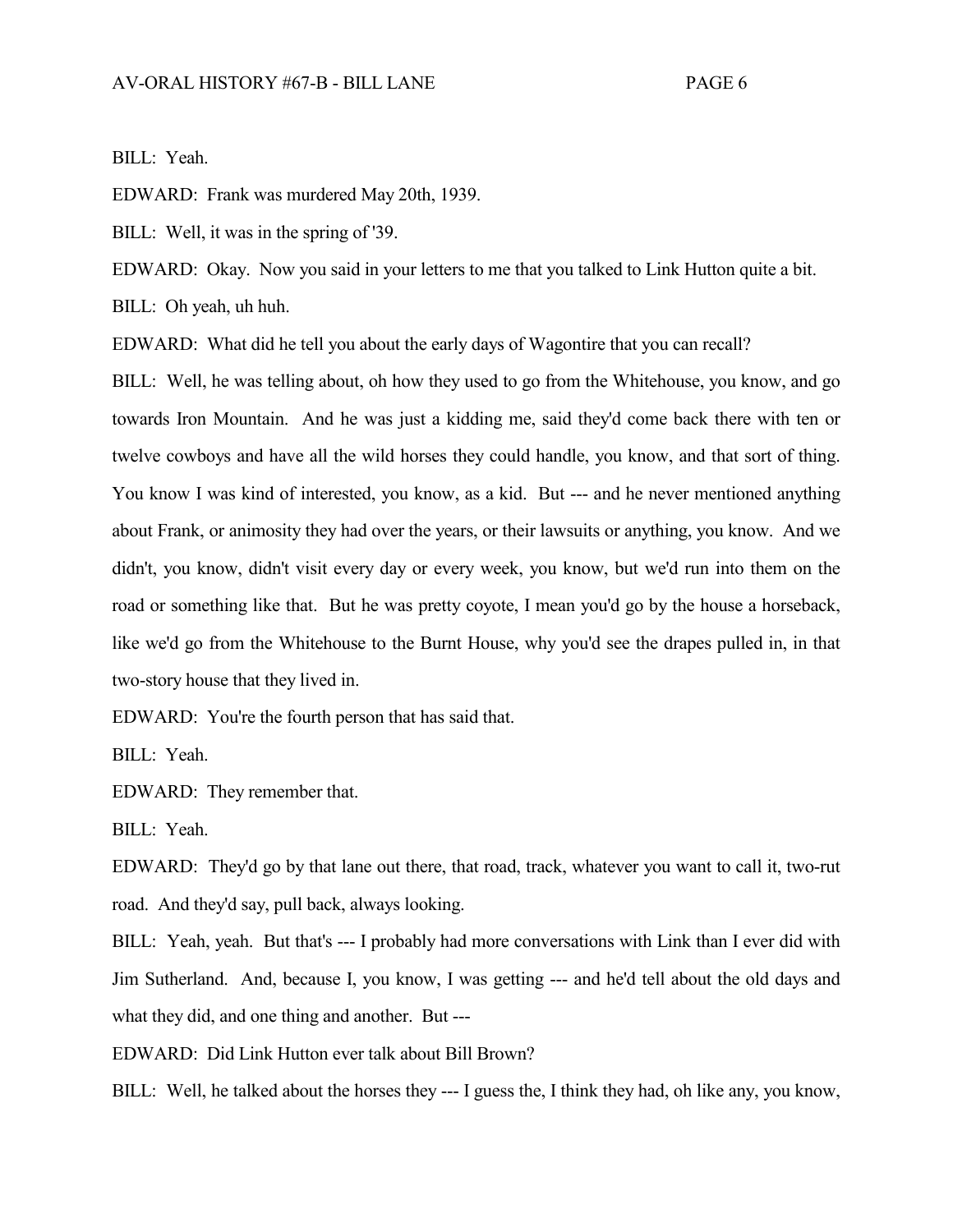open range like that, I think maybe some of their horses kind of intermingled or something. And I can't recall just exactly what it was. But maybe Brown would run some of their horses, or vice versa.

EDWARD: Did Link ever mention about hauling wool for Bill Brown?

BILL: No, huh uh, he never did talk about the sheep or anything.

EDWARD: Did he say anything about the old Whitehouse Ranch?

BILL: Not, not that I, not that I can recall. Only, you know, that --- well that he was there when he

was, when he was a boy, you know. And how many years ago that was, I don't know.

EDWARD: He was, been 12 years old when they came there.

BILL: Yeah, uh huh. Because I know he said that he was, that he was pretty young. But how long they stayed there or owned it, I don't know.

EDWARD: Sam Hutton died in 1912, and Caroline in 1915 or '16.

BILL: Uh huh.

EDWARD: And that house, that big old white house, huge, was built in 1890.

BILL: Yeah. Was it?

EDWARD: 1889 and '90. What, you were in Link Hutton's house in 1939 probably.

BILL: No, I never did go in the house.

EDWARD: Oh, you never did go in the house.

BILL: No, didn't go in the house.

EDWARD: Oh. Did he ever point out to you where he shot Bradley?

BILL: Bradley, no, no. Only thing is that just from what Homer Carlon tells, you know, about general location and that's about all I can remember.

EDWARD: And when you were there at the Link Hutton place, he had his house. I've got a picture I'm going to show you of that. And he had a little barn, and a shed.

BILL: Yeah, I think there were some sheds or something.

EDWARD: And a shop.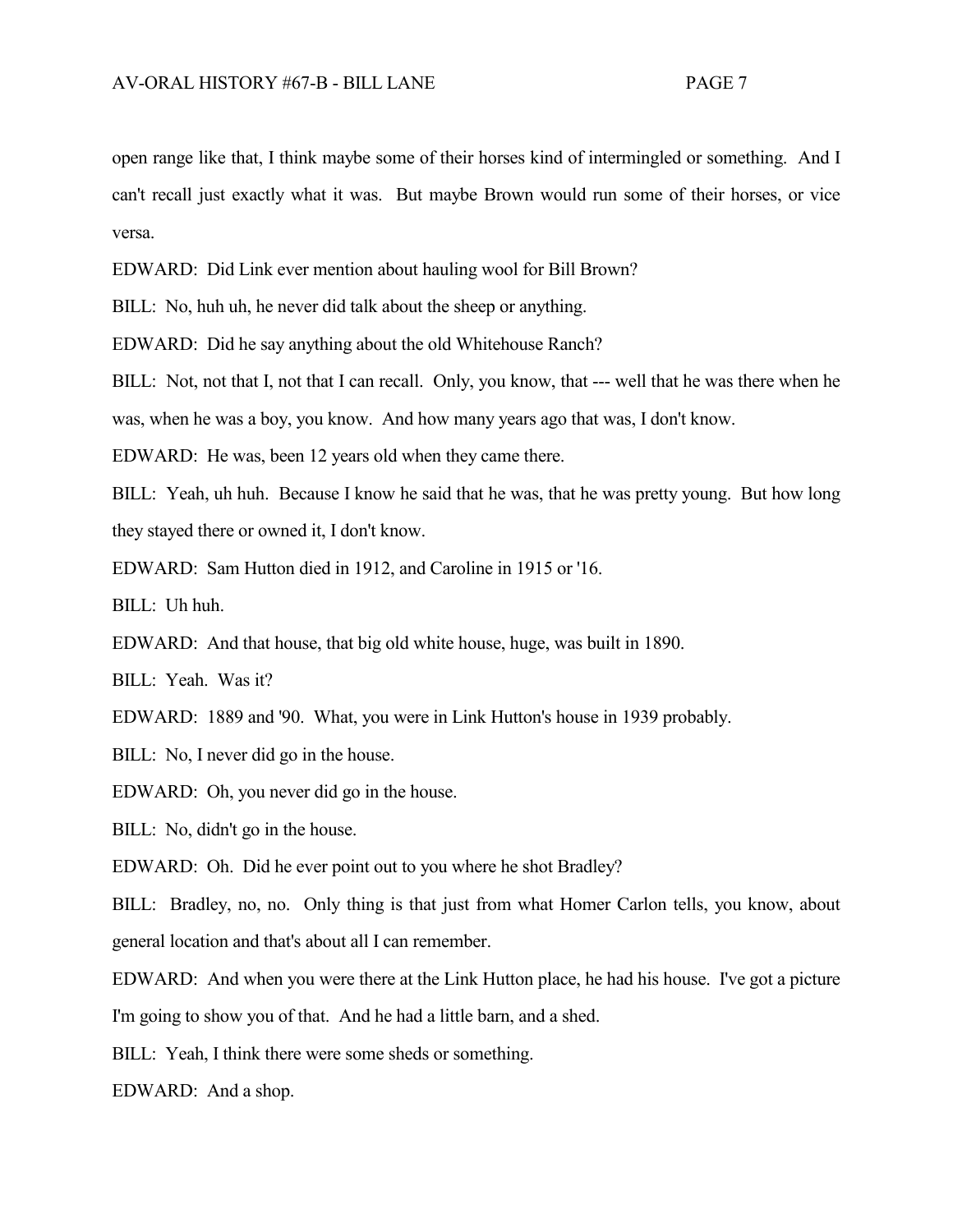BILL: Yeah.

EDWARD: That's all gone now.

BILL: Yeah.

EDWARD: The house is standing; it's in bad shape.

BILL: Yeah.

EDWARD: What about Jim Sutherland?

BILL: I didn't, I didn't, oh once or twice why --- of course see about that time why it was pretty coyote out there, you know. And like we'd, Hollie and Burtt and I'd be, we'd be out there riding or something, you'd see somebody up on the high point and around, and in fact is we --- Homer told us, he said, "Well, you guys better put your scabbards on." So, we packed rifles there for that one spring, you know. Because we didn't know what the hell the repercussion was going to be. And it was, you know, you'd see somebody off there in the distance, but, you know, nothing happened or anything.

EDWARD: That was the last, the end of the feuds on Wagontire.

BILL: Yeah, yeah.

EDWARD: Punk Robertson, you ever hear of him?

BILL: Yeah. I was trying to recall the name now. I've heard the name.

EDWARD: He must have been, he was put in the state pen two or three times. One time I know for sure, for larceny of a horse.

BILL: Yeah, I've heard the name. I don't, I can't --- I can't recall meeting him.

EDWARD: What about Harry Arnold?

BILL: Well, we'd run into Harry every once in awhile, you know, like when we'd be going over on the other side of the mountain or something like that. Of course, see we, our philosophy on the thing, with Hollie and Burtt, was --- of course Homer was, he was real hotheaded, you know. And we said, "Well, by God until they do something to us, we're going to try to get along, see." I mean we're a new breed, and we didn't go around there with a chip on our shoulder trying to pick up,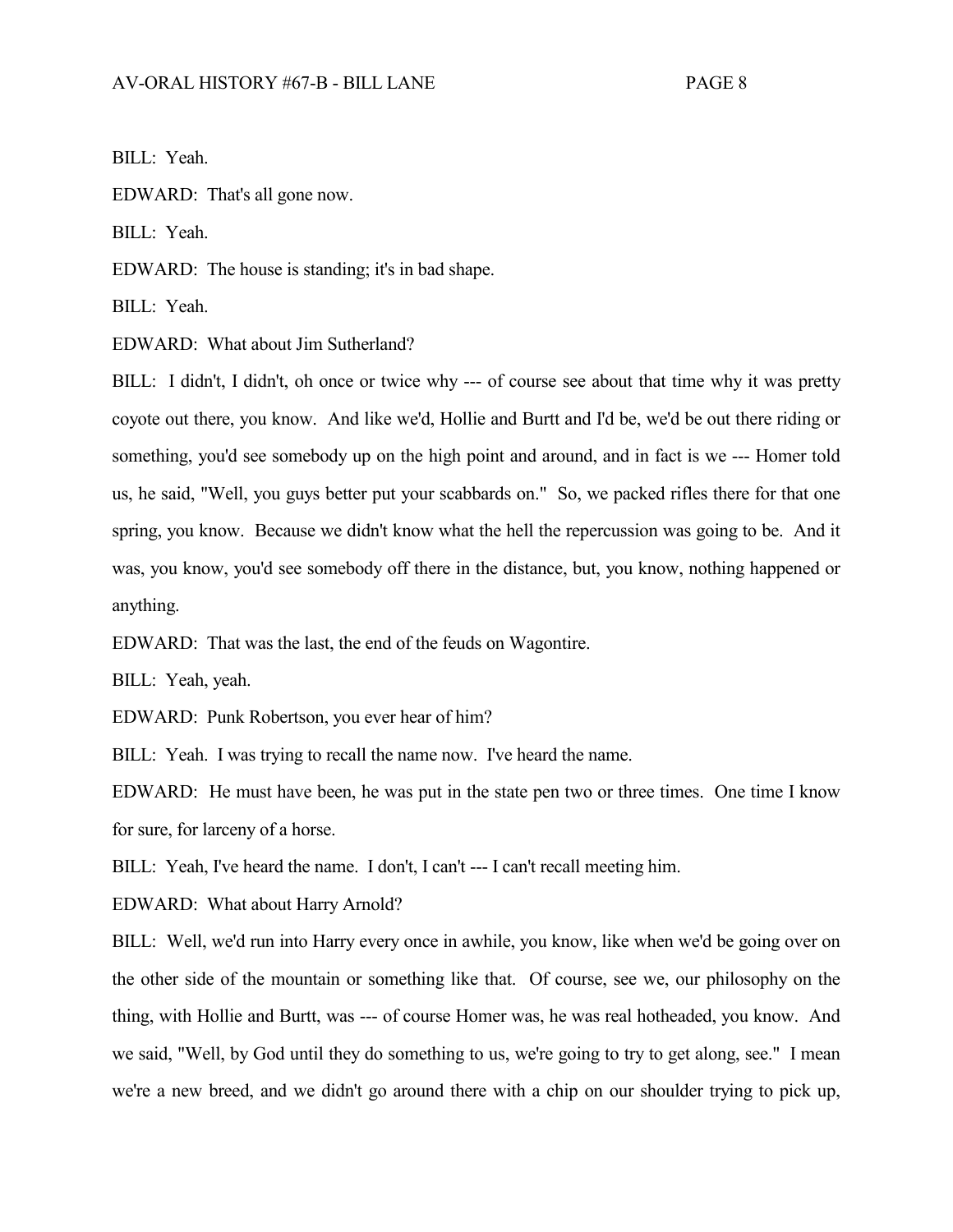because we knew it would just, it would hurt, just plumb asinine. The only things that made any money were the lawyers. Because Hutton and Dobkins didn't make any money. Every time they'd get a little money ahead, well then, they'd get into some kind of a range argument, or a water deal or something, and of course that water thing was blown clear out of proportion. But we went, were out there just to try to make a living and get along with everybody.

EDWARD: Link, do you think Link Hutton put James Burk up to shooting Dobkins?

BILL: I don't, I don't know. I don't, I really don't know the background on it. I know Frank was, from what I heard why he had a hell of a temper too. And what transpired, and why --- but I think Burk came in there to run some horses with Harry Arnold or something.

EDWARD: Yeah, yeah, and they got it. He came in from --- James Burk, he was 14 years old, and he stole some horses and was sent to the state reformatory. And he broke out of jail, shot at a deputy sheriff at 14 years old. They put him in for five years, got out. And in 1925 he shot a deputy sheriff in Klamath County. They put him back in the state pen for ten years. He got out in 1935, went to Arlington. Went to Wagontire because he knew Punk Robertson, and Harry Arnold somehow.

BILL: Yeah.

EDWARD: And started running the remnants of Bill Brown's horses, the Horseshoe Bar, you know.

BILL: Uh huh.

EDWARD: And he leased the Addington place. And I guess he was a crazy guy.

BILL: Yeah.

EDWARD: And him and Dobkins got into it, I guess, quite a bit.

BILL: Yeah. They, that's, that was my understanding. Of course, the only time I ever saw Burk was when he had that trial in Burns, you know. That's the only time I ever saw him.

EDWARD: You went to that trial?

BILL: Yeah, uh huh.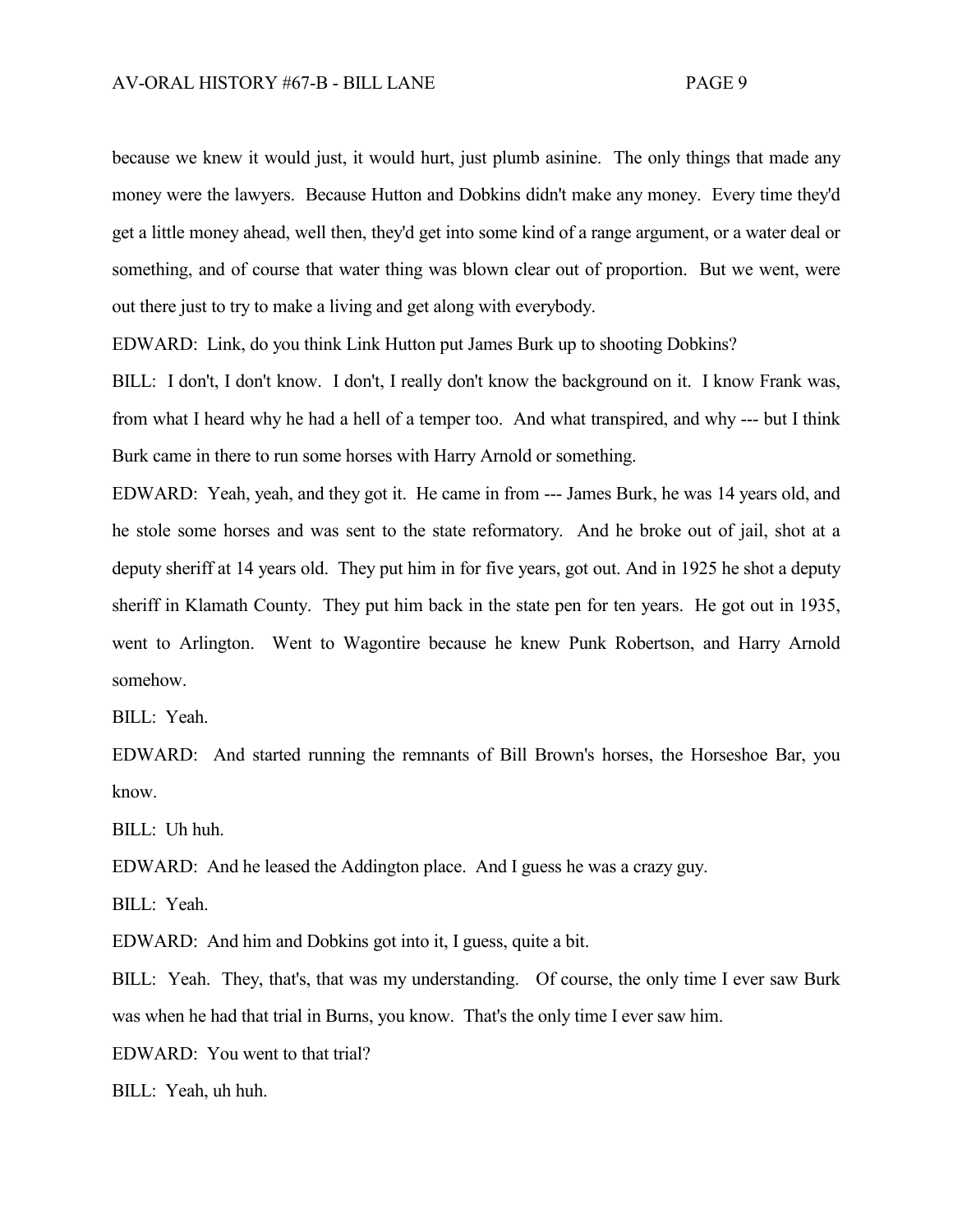EDWARD: What was that like, Bill?

BILL: Oh, it was --- you know they brought out all this evidence, what the hell --- What I recall was that 22 of the previous 27 years he'd been in prison, or something, you know.

EDWARD: Yeah.

BILL: Some of those things that highlight. And then, oh the testimony of Homer and Harry Arnold, and how --- Of course Frank was packing that 38, or whatever it was on his, on the fork of his saddle, you know. And --- but if it hadn't been for mother hiring Herb Welch, why Burk would have got off. He'd of --- see he'd of proved self-defense.

EDWARD: Whatever happened to Herb Welch, do you know?

BILL: He died here in Lakeview; I think.

EDWARD: He did?

BILL: Uh huh.

EDWARD: I can't find any records of his; I wished I could.

BILL: Yeah.

EDWARD: Because he dealt with Dobkins a lot.

BILL: Yeah.

EDWARD: What do you think happened, the reason that Dobkins was shot, murdered, by old Burk? You got any theories on that, Bill?

BILL: Only thing I know is what Homer related, you know.

EDWARD: What did he tell you?

BILL: Well, it's when they went up there why, let's see there was somebody else, I think --- wasn't there somebody else with Harry Arnold?

EDWARD: Harry Arnold and James Burk, and Homer and Frank.

BILL: Yeah, that's right, Burk was there. Well, anyway I guess when they rode up there, according to Homer, why they were talking and I guess Frank accused him of running his horses, you know running his horses off of Egli Rim. Using Frank's horses to ... some wild horses, you know. So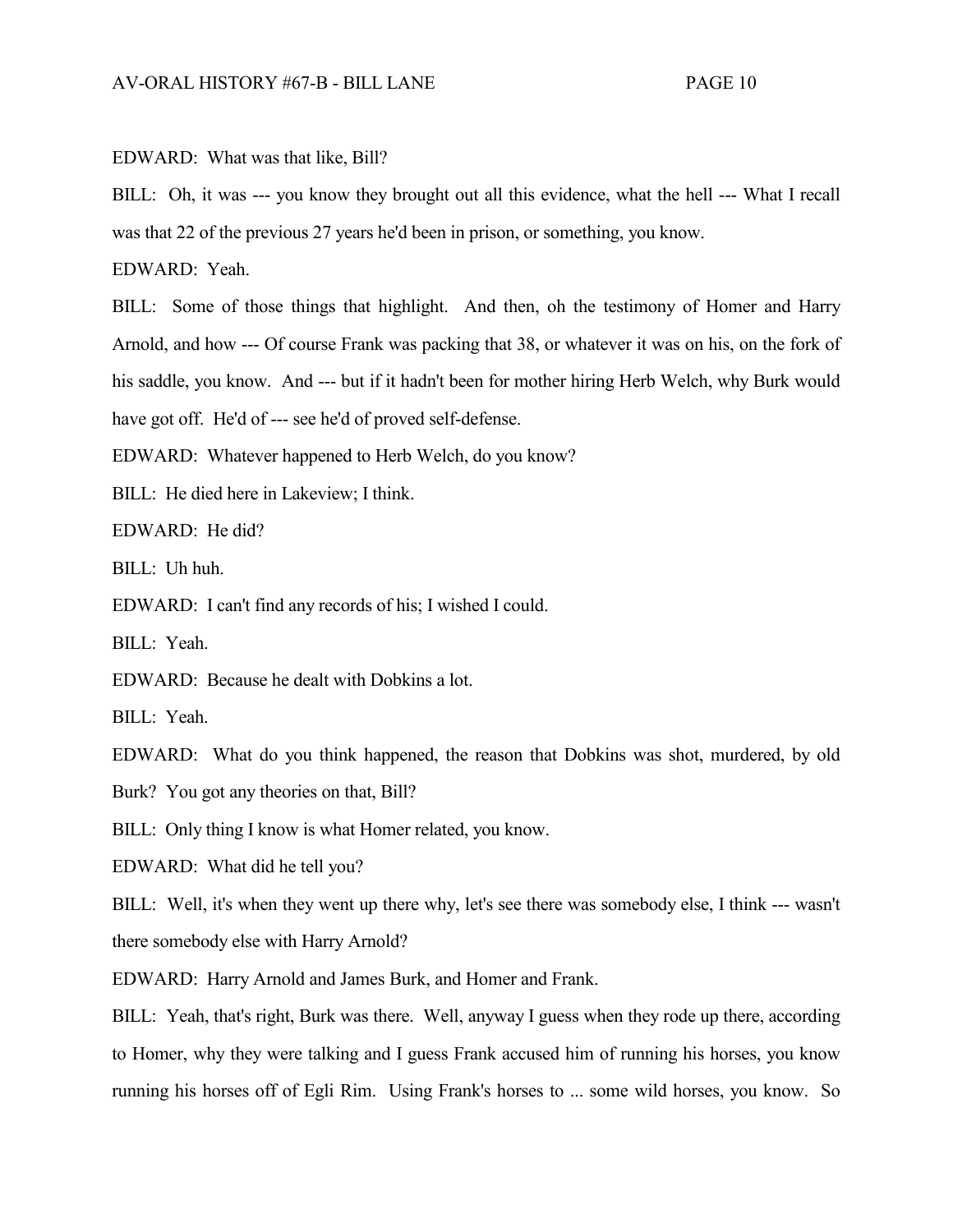anyway, why Homer said that --- I forget what the conversation was now. But anyway, Burk jumped his horse into Frank, and he thought he was going to romal him, you know.

EDWARD: Now what does that mean?

BILL: Well, that's a, on a bridle reins, there's a --- rawhide reins when they have what they call romal, it's about 3 feet long and usually has a bat about that wide, you know. And thought he was going to hit him. So Frank was riding a fairly young horse, and anyway why he thought he was going to romal him, and that's when Burk brought up the gun and shot him, and that's when he hit him down low. And Frank bent over like that, and --- But it was over the using of Frank's horses ... them.

EDWARD: Was Homer ever scared of Burk?

BILL: I don't think Homer was scared of anybody.

EDWARD: Pretty tough guy?

BILL: Yeah. But like we talked afterwards, why in the hell, why Burk didn't shoot Homer too, he didn't ---

EDWARD: Yeah.

BILL: --- you know that's what they can't, they couldn't figure out why in the hell he didn't shoot him.

EDWARD: Now Homer, I mean Frank was carrying a pistol.

BILL: Yeah, he had a pistol on his ---

EDWARD: Saddle?

BILL: --- on his saddle, right on, like the horns here, right on the fork of his saddle, tied down, and it was buckled down. And then of course the evidence came out that the scabbard was unbuckled, it just had a, you know, a tongue and groove, you know, just like a belt buckle. And they claimed that that was, that Frank was reaching for his gun, and that's why Burk shot him.

EDWARD: Did you ever know what happened to Frank Dobkins' gun he had on that saddle that day?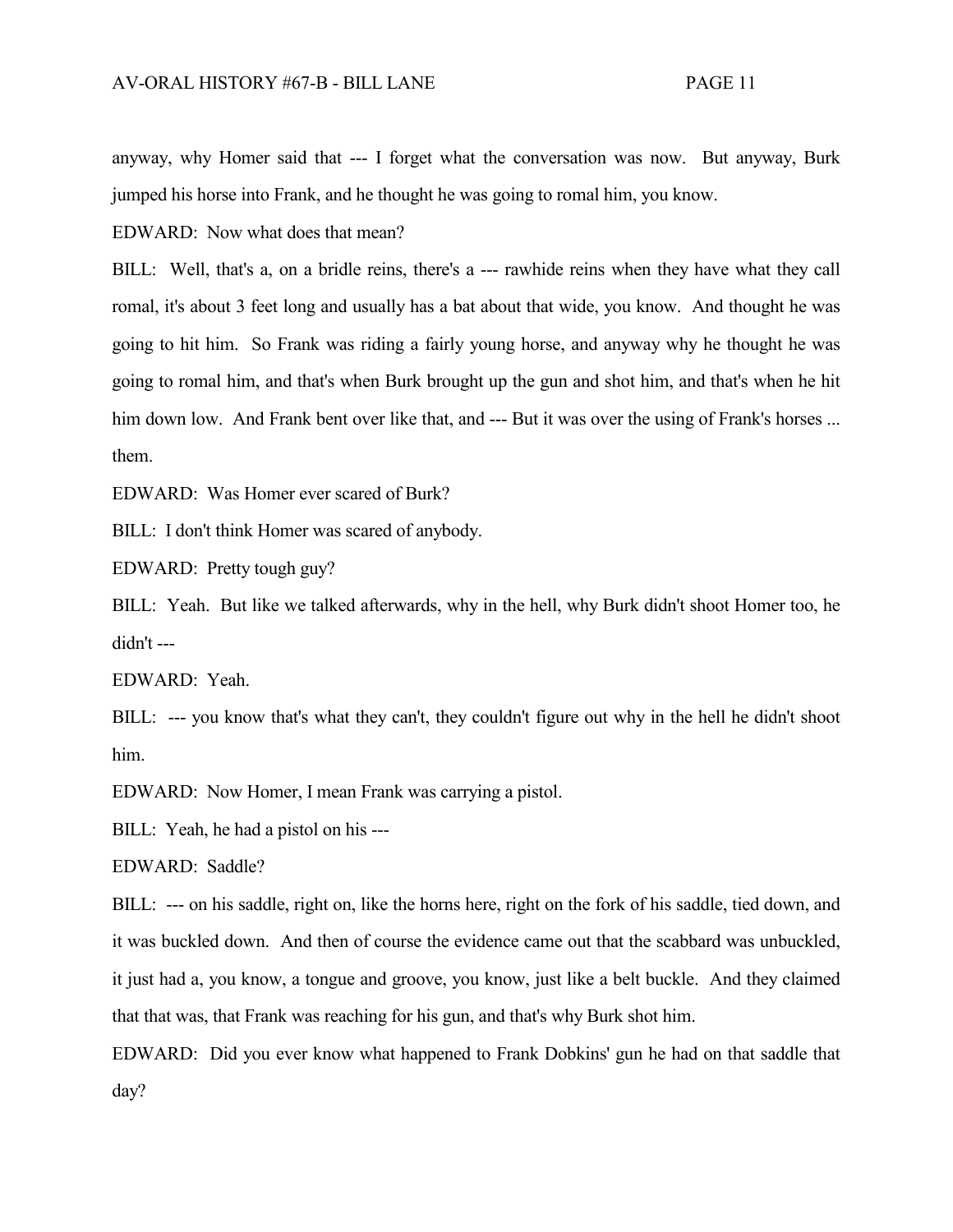BILL: No, huh uh.

EDWARD: The gun that Burk shot Frank with is in the Harney County Museum.

BILL: Yeah.

EDWARD: Yeah. Kind of strange.

BILL: I don't know what ever happened to it.

EDWARD: Be kind of interesting.

BILL: What happened to Frank's gun.

EDWARD: Did you mom ever talk, what did Myrtle say, your mother say about Frank Dobkins?

BILL: Not, I don't recall anything. You know, she seemed to be happy. We couldn't, I couldn't figure out what in the hell she was going out to the desert for, because she was raised down around Coburg, you know.

EDWARD: In Eugene?

BILL: Yeah, Harrisburg, in that area. And my Grandfather Sorenson had quite a bit of property down there, and they were from a large family. But I couldn't figure out what in the hell she was going out to the desert for, because that didn't typify --- because we had a nice home there in Corvallis. But whatever, you know, whatever her life was. I don't know whether Frank was going to --- he had sold quite a few cows and got out of debt, I'd heard. And whether they were going to stay on Wagontire, or travel, I don't know. I never did discuss it with Frank.

EDWARD: Did you, before I forget Bill, did you ever see Link Hutton's wife?

BILL: No.

EDWARD: Hattie May.

BILL: Not that I recall. I might have seen her in town or something like that.

EDWARD: But she wasn't out there?

BILL: I never saw her on the mountain.

EDWARD: I don't think she was either. That's what most people say.

BILL: No, I never saw her.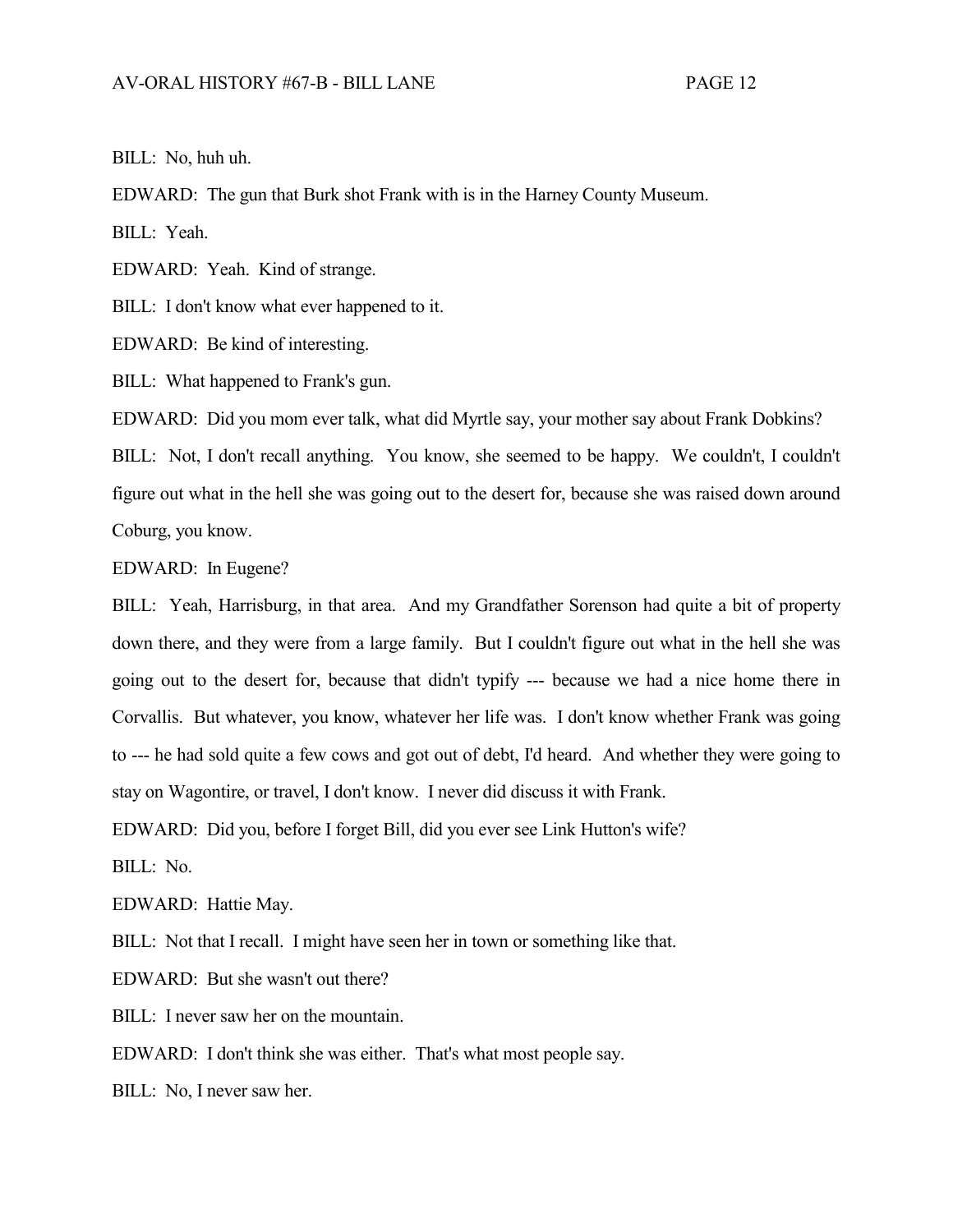EDWARD: Link stayed out at Wagontire, and she stayed in town. Anything else about the Dobkins' murder that you can recall?

BILL: No, no. The only thing is, I think there was, I think what kind of started the thing --- why you probably heard about the conversation that he had, that he was going to --- if he ever caught Burk --- I don't know whether he told that to Burk at the store or not. But anyway, he was going to piss on a rawhide rope and whip him off of Wagontire, you know, if he ever caught him moving any of his horses again. Now whether that, whether Burk was there or not I --- I think he was, I think they ran into the store, ran into each other at the store.

EDWARD: Have you ever been over to Harry Arnold's place?

BILL: Went by it.

EDWARD: By it.

BILL: Yeah.

EDWARD: You know the cabin is still standing.

BILL: Yeah, I've just been by it.

EDWARD: Still there. Yeah, and I got some stuff out of there I'll show you. What about America Sutherland, ever meet her?

BILL: I met her, uh huh.

EDWARD: Pretty hard woman?

BILL: Well, as I recall, no. I mean, you know, it wasn't, it was just, you know, just see them in town or when we went by, or something like that.

EDWARD: Well, why do you think --- back to Link Hutton, do you think people were scared of Link Hutton? Or what the ---

BILL: I don't know. We --- I wasn't scared of him. Of course, we didn't, when we were out there we'd see somebody we didn't know who it was, see. And we knew that Link wasn't out riding, and we didn't know whether they brought in some more, somebody else or something, or whether they were after Homer or what, we didn't know. But I mean we were --- and Jack St. Clair worked for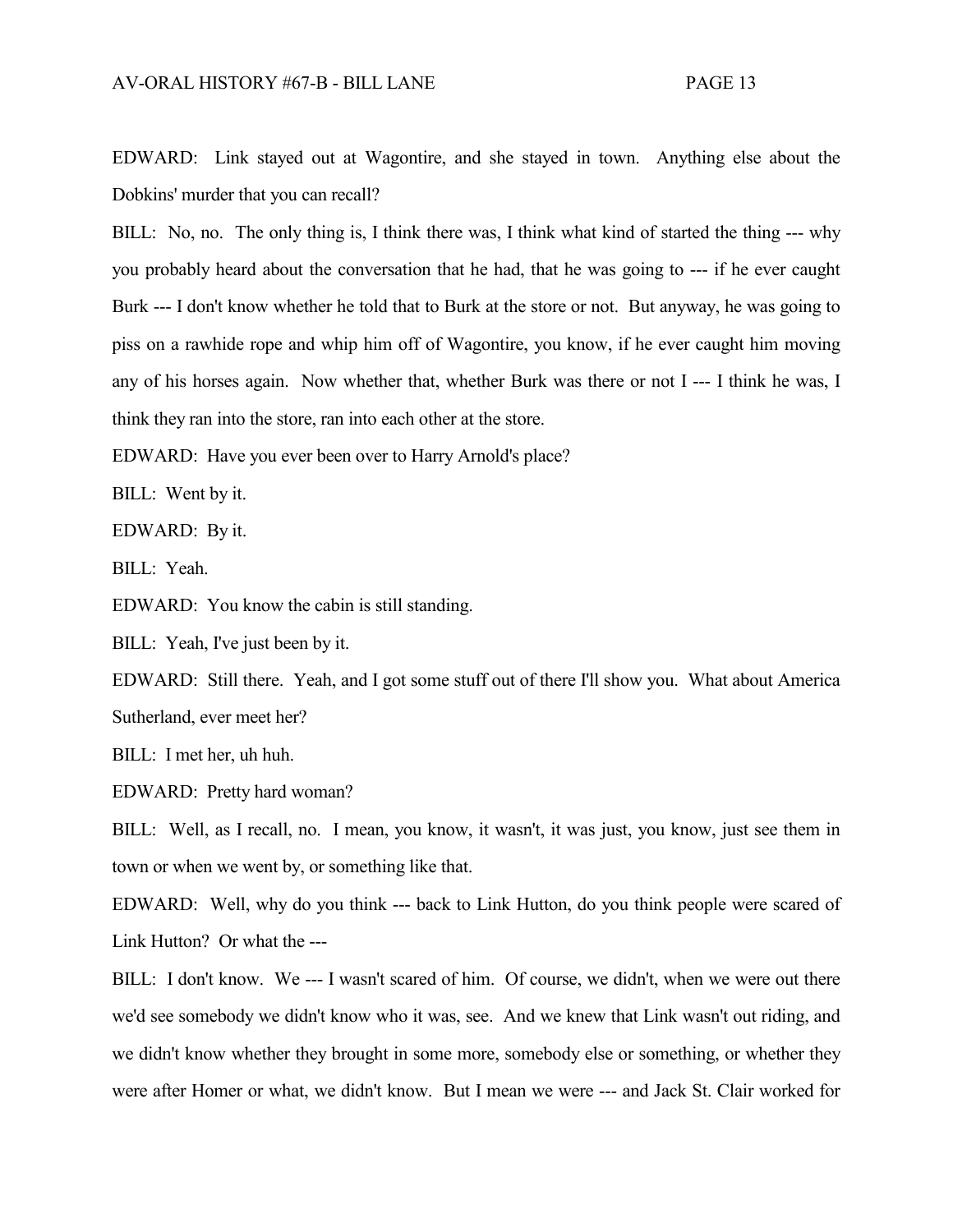Carlon's, and he rode with us quite a bit. But we were leery, I mean, because we hadn't caused any trouble, and we didn't know what was going to happen, you know.

EDWARD: I think they were kind of just pooped out with it all by the time you ---

BILL: Yeah, yeah.

EDWARD: You know there were five murders on Wagontire.

BILL: Yeah.

EDWARD: Well just a few other things. What about fencing on Wagontire? When you were there in '39 and '40, was there a lot of fences up?

BILL: Not too much, not too much. It was, I was just trying --- because they had that, where we had that stock driveway that went between that field that Burtt and Harold, and then Harry Arnold's deal, and then Sutherland lived down, you know down along the ...

EDWARD: Yeah, down below.

BILL: But no, there wasn't a predominant of fences that they have in there now. Because the grazing system was, well in fact is in Burns I think there were two people. I think there was a district manager and one guy, and that was the BLM at that time.

EDWARD: So, there was, the fencing out there is just all over the place now.

BILL: Yeah, well they divided a lot of that, you know, up.

EDWARD: But there wasn't a lot of fences?

BILL: No, no, huh uh.

EDWARD: Do you know where the gate is that Dobkins was murdered?

BILL: I've been by it, yeah.

EDWARD: Yeah. That's that stock driveway.

BILL: Yeah.

EDWARD: That was the old Couch Field.

BILL: Yeah.

EDWARD: Charlie Couch.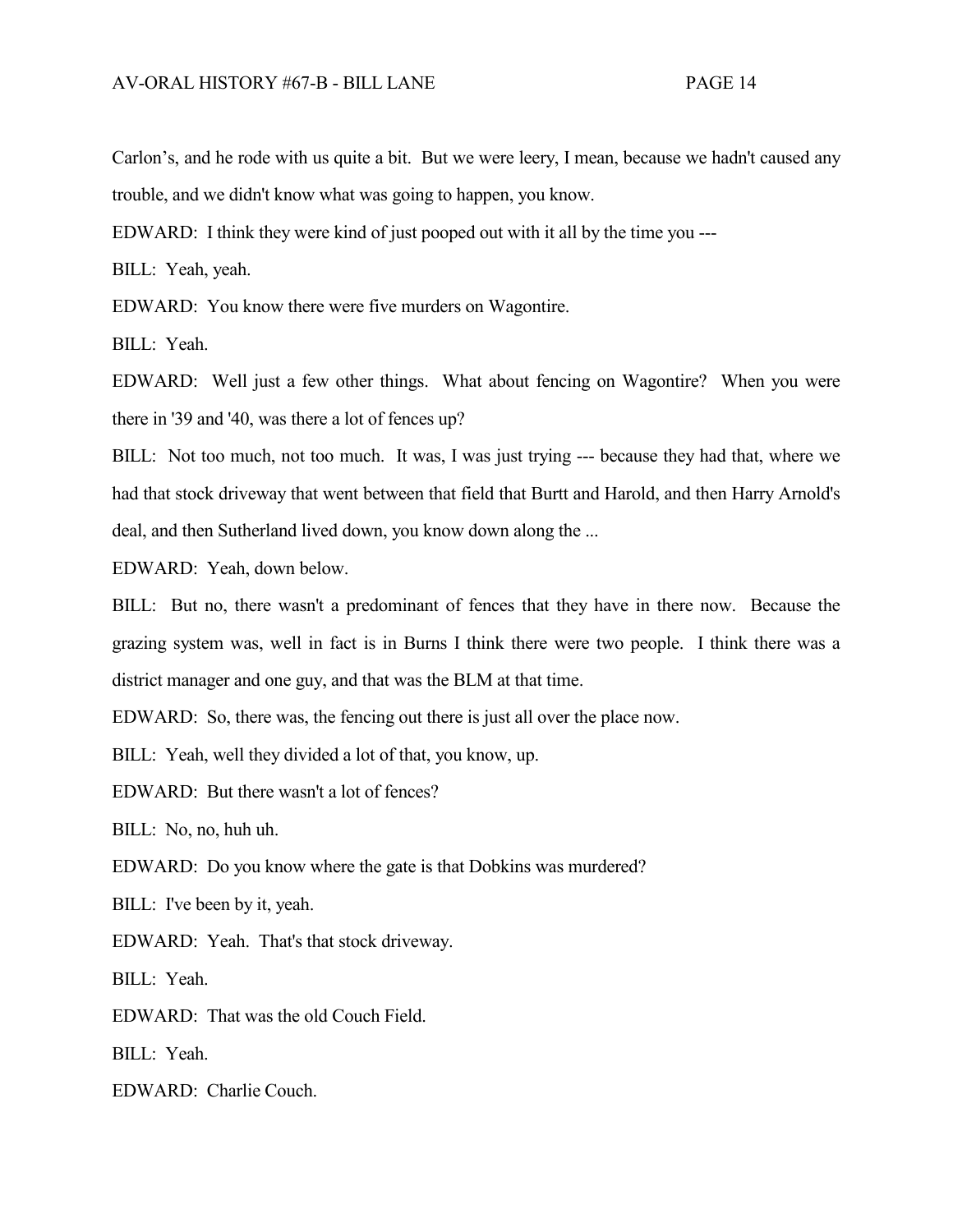BILL: Yeah, I've heard of him too.

EDWARD: Oh boy, what a cowboy.

BILL: Yeah.

EDWARD: Buckaroo up to the max. Did you know that a hundred yards from that gate, downhill,

is where Bill Brown shot and killed John Overstreet?

BILL: No, I'd never heard of that.

EDWARD: Yeah.

BILL: Yeah.

EDWARD: A hundred yards from that gate.

BILL: I'll be damned.

EDWARD: Isn't that a mind boggler?

BILL: Yeah, I'll be darned.

EDWARD: April 9th, 1886, at 5 o'clock in the afternoon.

BILL: Yeah. Of course, I've never, you know, I've never --- about Bill Brown. But, you know, but the guys that worked for him and, you know, and the horses, and the sheep and that, like that. But I never, in fact is I never heard of that.

EDWARD: How many cattle do you think Dobkins had when he was murdered?

BILL: I think about 250, 300 head, something like that.

EDWARD: You're right on; you hit it.

BILL: Yeah.

EDWARD: I got his probate record here.

BILL: Yeah.

EDWARD: He had 75 head of range cattle, 43 head of range horses. I think somebody stole some of them. (Laughter) And he --- who did this. Homer Carlon, Jack St. Clair, and Hollie Schroder did this pro --- inventory and appraisal.

BILL: Yeah.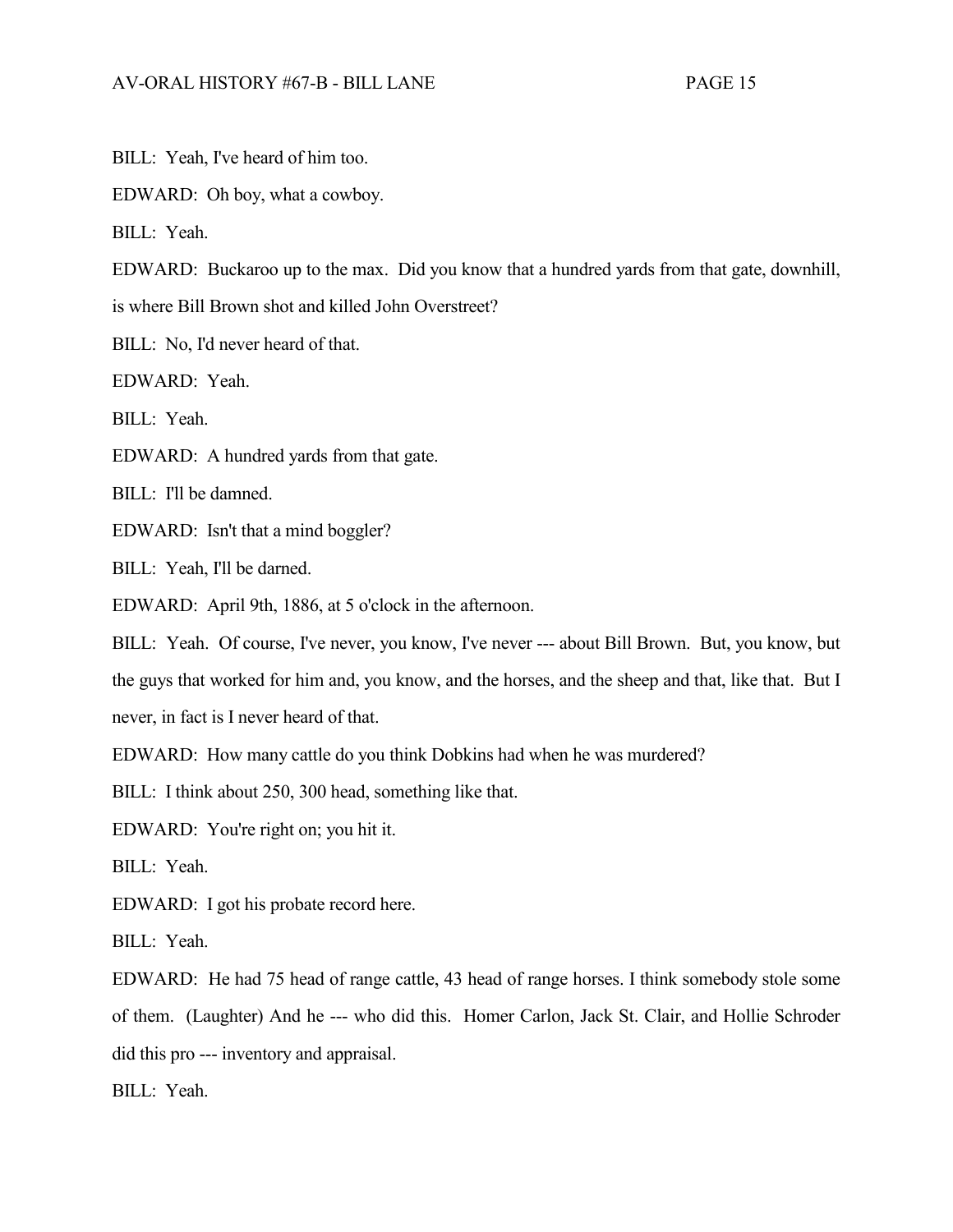EDWARD: 1939, that's Frank Dobkins, what he had when he died.

BILL: Yeah, uh huh.

EDWARD: Interesting. Okay. When you went to Wagontire, where was --- was Dobkins staying at the Burnt House place?

BILL: Yes, uh huh.

EDWARD: What was at the Burnt House place? Well before I ask that, do you know who built -- that was the Comegys' place; did you ever hear of that?

BILL: I've heard of them, uh huh.

EDWARD: Okay. There used to be a bigger house there, and it burnt down evidently.

BILL: Evidently, that's why they called it the Burnt House.

EDWARD: Yeah. And so, they --- and these beautiful apples trees right there, you know. I shot a porcupine in a tree last year, summer. Anyway, what was there when you went there, Bill?

BILL: Well, they had a cabin, and a woodshed, like this is the road and you came in --- and the cabin. And I think there was kind of a woodshed or a garage, and then like you say the apple trees. And then you went out and the spring was piped into the corrals there. And there was, there was, was it one or two sheds there, I forget which now, maybe one. Then there was kind of a horsebreaking corral there, kind of a stockade type corral. And then I think another smaller corral.

EDWARD: That little house in amongst the apple trees, is that where Frank Dobkins stayed?

BILL: Yeah, that little two-room, three-room cabin.

EDWARD: Cabin.

BILL: Uh huh.

EDWARD: That cabin, Austa Carlon said that Frank pulled that over from the Donovan place from down in the flat, down below.

BILL: Yeah.

EDWARD: Because that other house had burnt down. Now he got this property, the Burnt House property, in 1919 from Comegys. Now when he went to Wagontire, I don't know.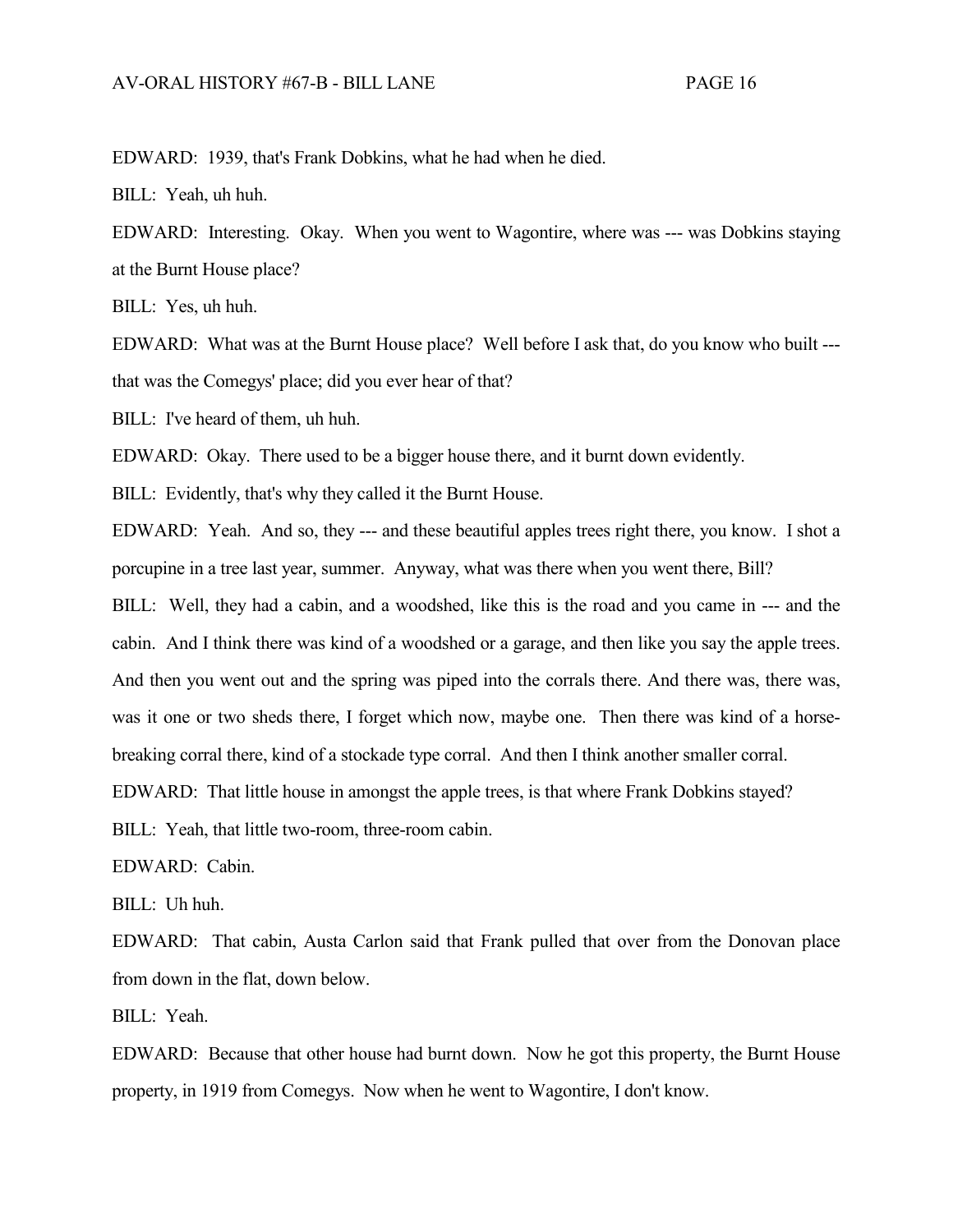BILL: I don't know either. Hollie would probably know because I don't know when he left Silver Lake. Because my uncle, I think, bought the property that he had there. Because the house that my cousin lived in awhile --- it was the Dobkins' house that just joined them, and they moved it over.

EDWARD: The William Dobkins?

BILL: Well, no, the Frank Dobkins' place.

EDWARD: Oh God. You know where the William Dobkins' place is in Paisley?

BILL: Yeah.

EDWARD: Oh no, where was Frank's place?

BILL: In Paisley?

EDWARD: Yeah.

BILL: I don't know.

EDWARD: Oh, oh.

BILL: I don't know. This was at Silver Lake.

EDWARD: Oh, Frank had a place at Silver Lake?

BILL: Uh huh.

EDWARD: Do you know where that is?

BILL: Yeah, it's right; it would be about directly east of the Lane Ranch there. It was an adjoining field.

EDWARD: Oh, the house is probably gone.

BILL: Yeah, well they moved the house. He built a house there when he was married to ---

EDWARD: Florence?

BILL: --- to Florence, uh huh.

EDWARD: Shoot, I didn't know that.

BILL: Yeah, well Neva could tell you. She could tell you what, all about what year that Frank left Silver Lake.

EDWARD: God dang it. Here is a map, I don't know whether I sent that to you or not, Bill.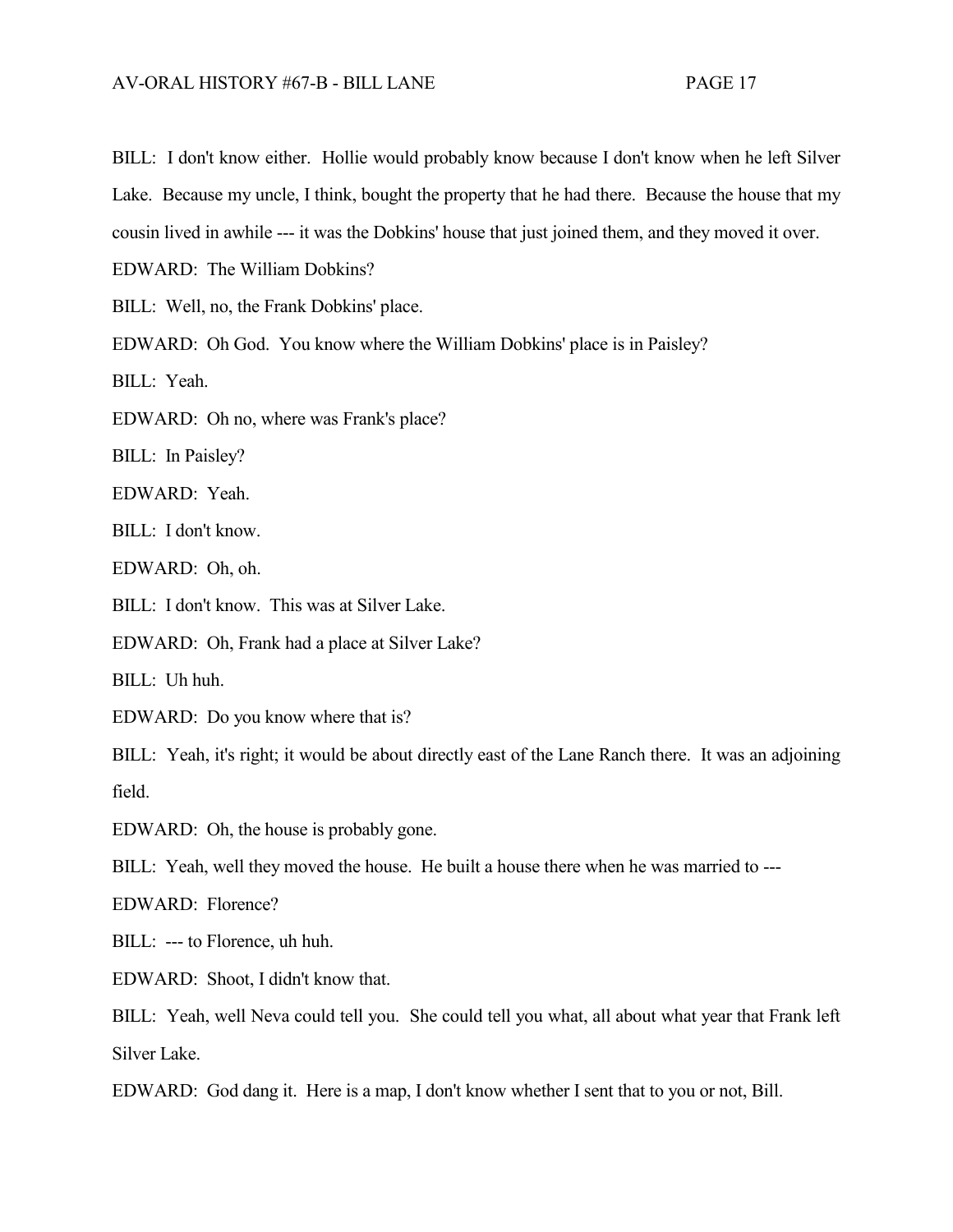BILL: Yeah, yeah.

EDWARD: This is directly north --- was that pretty close when you were there?

BILL: Yeah.

EDWARD: There is the apple trees, the road, the little cabin, the sheds, and there was a horse chute there.

BILL: Yeah.

EDWARD: And here comes that seasonal creek.

BILL: Yeah.

EDWARD: Oh boy, I wished I would have known that. Doggone, I would have asked Neva about that, Frank Dobkins out there at Silver Lake. I didn't know that. Did your mother, or --- you met Frank didn't you?

BILL: No, no.

EDWARD: You never did?

BILL: I, only when I was a kid.

EDWARD: Oh.

BILL: Yeah, yeah. No, I never met; after I was grown, I never did meet Frank that I can recall.

EDWARD: Okay. Did your mom ever say that Frank was going to sell out and leave?

BILL: I don't know, I can't recall of anything like that. I just couldn't figure out what in the hell she was going out to Wagontire for.

EDWARD: I don't know either.

BILL: Yeah, that's what I ---

EDWARD: Well mom, what in the hell are you doing out there? (Laughter)

BILL: Yeah, yeah, you know, I mean because I mean she was raised in the valley, and like --- that's why --- Well, of course my dad went broke in the '20's, and that's why we moved back. And then he resumed his law practice and had a credit bureau there in Corvallis. And she figured that the three of us boys, why we could get a better education, went through part of our grade school, and I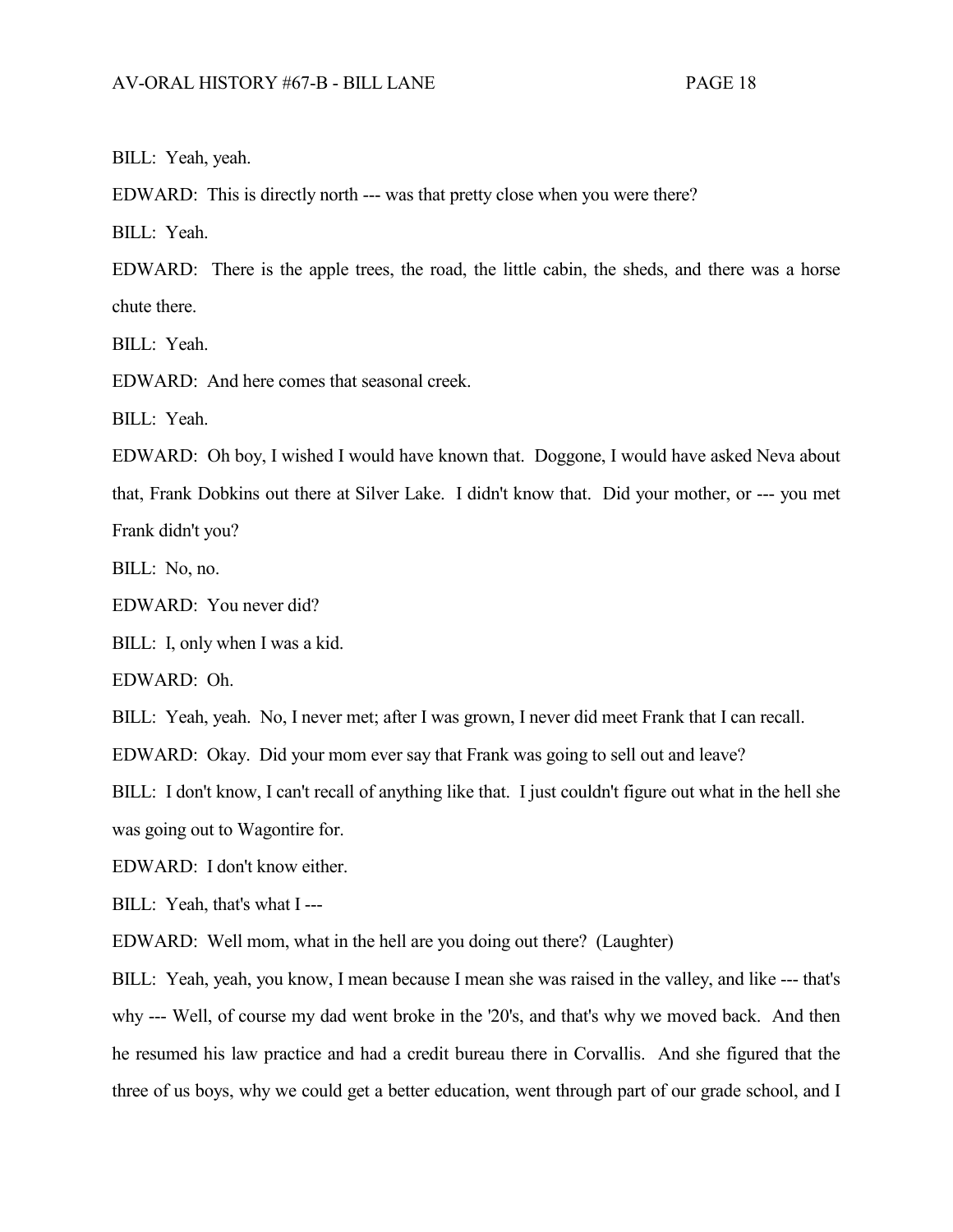graduated from high school in Corvallis. And my two brothers went to Oregon State.

EDWARD: Huh. I don't know what in gods name you guys ...

BILL: Well, I couldn't figure, I couldn't --- of course that's --- she just wasn't that type to, you know, I mean, you know, she wasn't a, she wasn't one to get on a horse or anything like that, you know. And she was a wonderful cook, and housekeeper, but ---

EDWARD: Here in a little puny cabin out in the middle of nowhere.

BILL: Yeah, yeah. And we had a hell of a nice home there on 9th street in Corvallis.

EDWARD: What was in that, what was in that cabin, Bill, the Burnt House place, Dobkins' place?

BILL: Well, there was a, I think they built kind of a lean-to on it, it was kind of the kitchen and had water, you know, piped into it.

EDWARD: Oh, it did?

BILL: In a sink, you know, I mean from the spring.

EDWARD: The spring was way up the hill.

BILL: Yeah, way up. Yeah, but it was piped in up there. In fact, this one time the damn spring quit so Hollie and I went up and started digging it up, you know, and by god we found a big old mouse in there plugged the pipe. He said Jesus Christ don't tell Bub that, he said, goddamn she'll be puking for a month.

EDWARD: Oh gee, oh yeah.

BILL: So, we never, we just told her that it had a bunch of weeds and stuff in there, in the spring.

EDWARD: I --- that spring is not even running out there.

BILL: Yeah, I wouldn't doubt it.

EDWARD: Okay, they had a little kitchen, one bedroom?

BILL: Yeah, one bedroom. Then there was kind of a little, kind of a, oh I think that is about all there was to the damn thing. There might have been a little, a small living room if I remember. I don't remember now. I think this kind of a kitchen and dining room were kind of combined, as I remember. Then the bedroom was off of it.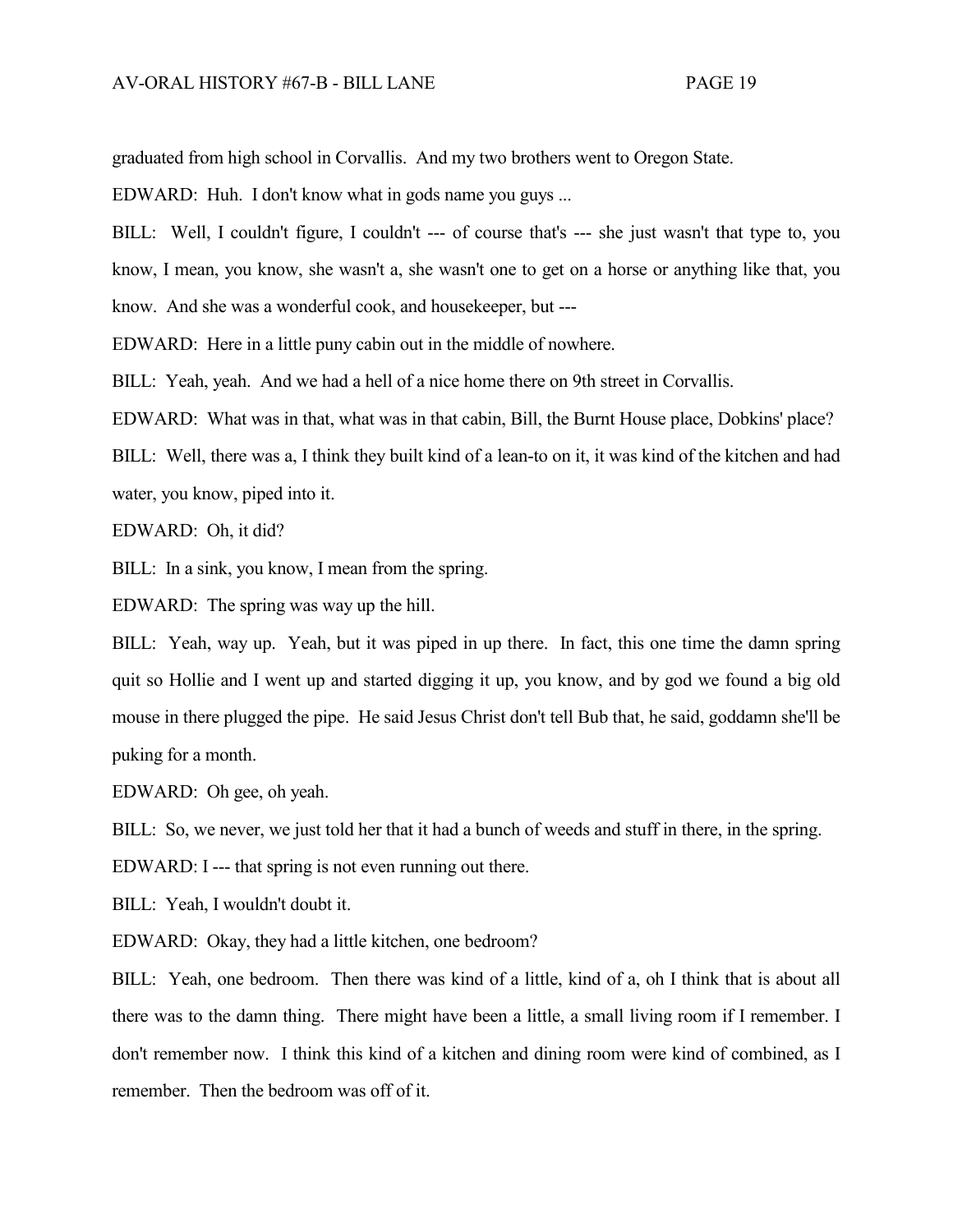EDWARD: We're not talking very big either.

BILL: No, no, no, no, heck no, it wasn't very big.

EDWARD: About the size of your living room probably.

BILL: Yeah. So then when Hollie and Bub got married, why I told them to come on up there, because they were staying down at the Addington place, you know. Because we had water and everything there. But ---

EDWARD: Do you remember, recall that little shed out there in the corral? There was a shed, had a door and one window.

BILL: Yeah, I was just trying to think, because I know the shed. The reason I recall about the shed because we used to poach a couple, three antelope, you know. Homer and I, we'd split it, they'd give me a piece of it.

EDWARD: Oh yeah.

BILL: That's where I'd keep it. We had some hay in there, and a tarp, you know, and it was kind of, the only place to keep it cool.

EDWARD: God, Bill, I saw probably a 100 head of antelope there last summer.

BILL: Yeah, oh yeah.

EDWARD: Man, a million.

BILL: Yeah.

EDWARD: And wild horses still there too. Another thing before I forgot, did you go to Dobkins' funeral at Paisley?

BILL: I don't know, I don't recall whether I did or not. I probably did, I probably did. I just assume that I did, because I was up at Silver Lake at the time, so I just assume that I did. I don't recall it.

EDWARD: Okay. You came, you came to Wagontire --- Frank Dobkins had in 1939, 2,400 acres. You came there after his death, right after ---

BILL: Right.

EDWARD: And Myrtle was still there.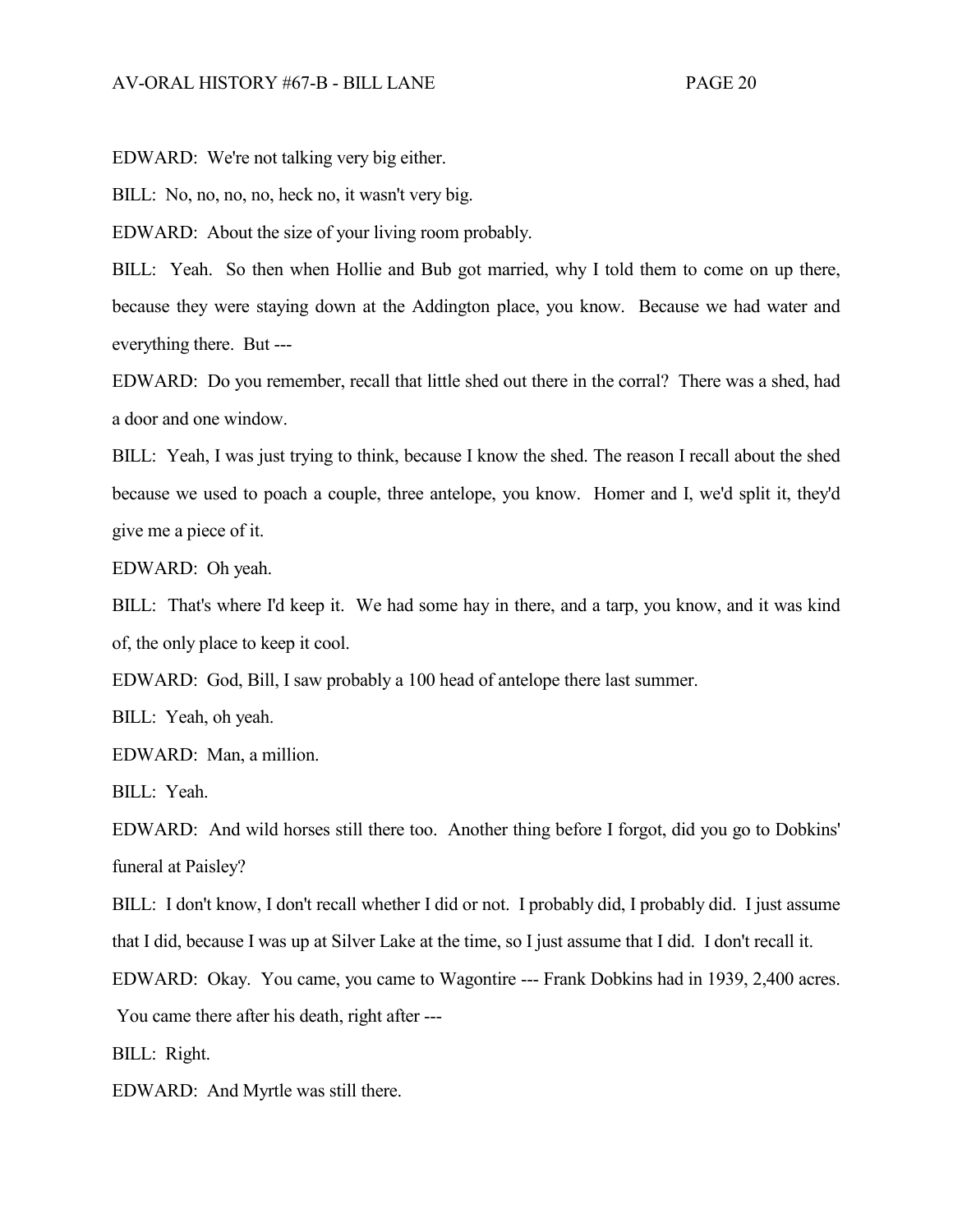BILL: She, she didn't stay there; she went back to the valley.

EDWARD: Okay.

BILL: Yeah.

EDWARD: Myrtle went with Frank to Burns where he died.

BILL: Yeah, right. She was there. The fact is, yeah, she took him to the hospital.

EDWARD: Right.

BILL: Yeah.

EDWARD: He wouldn't ride in Sutherland's car.

BILL: No, no, no.

EDWARD: He did for a short distance.

BILL: Yeah, I think they had something, and then --- And I think, if I recall, Ed, I think they had a new Mercury. And so, then she, and I think Homer went with them too, into Burns.

EDWARD: Dobkins had 2,400 acres, and you came there. Now then when you came after Frank's death, what did you do for a year?

BILL: Well, we put up the hay, and then I took the cattle down to, well after I put up --- he had some rye planted, and I put that hay up. And then the Schroder boys had a contract in at Paisley, at the ... brothers.

EDWARD: Uh huh.

BILL: And so, I broke some workhorses, and so I took, I think, twelve head of workhorses in to help Burtt hay. Hollie was out there on the desert, and I went in there and helped Burtt. And I got, what the hell was it I got, \$1.50 a day a team, I think, or something like that. And then Burtt paid me \$2.50 because I'd do everything. This stacker would quit, why then I'd split wood for the cook, and --- But anyway I broke those, took those horses in, and then went back ... and we went back out and gathered the cattle, and then went down to The Narrows. We wintered down there at The Narrows.

EDWARD: Wintered the cattle?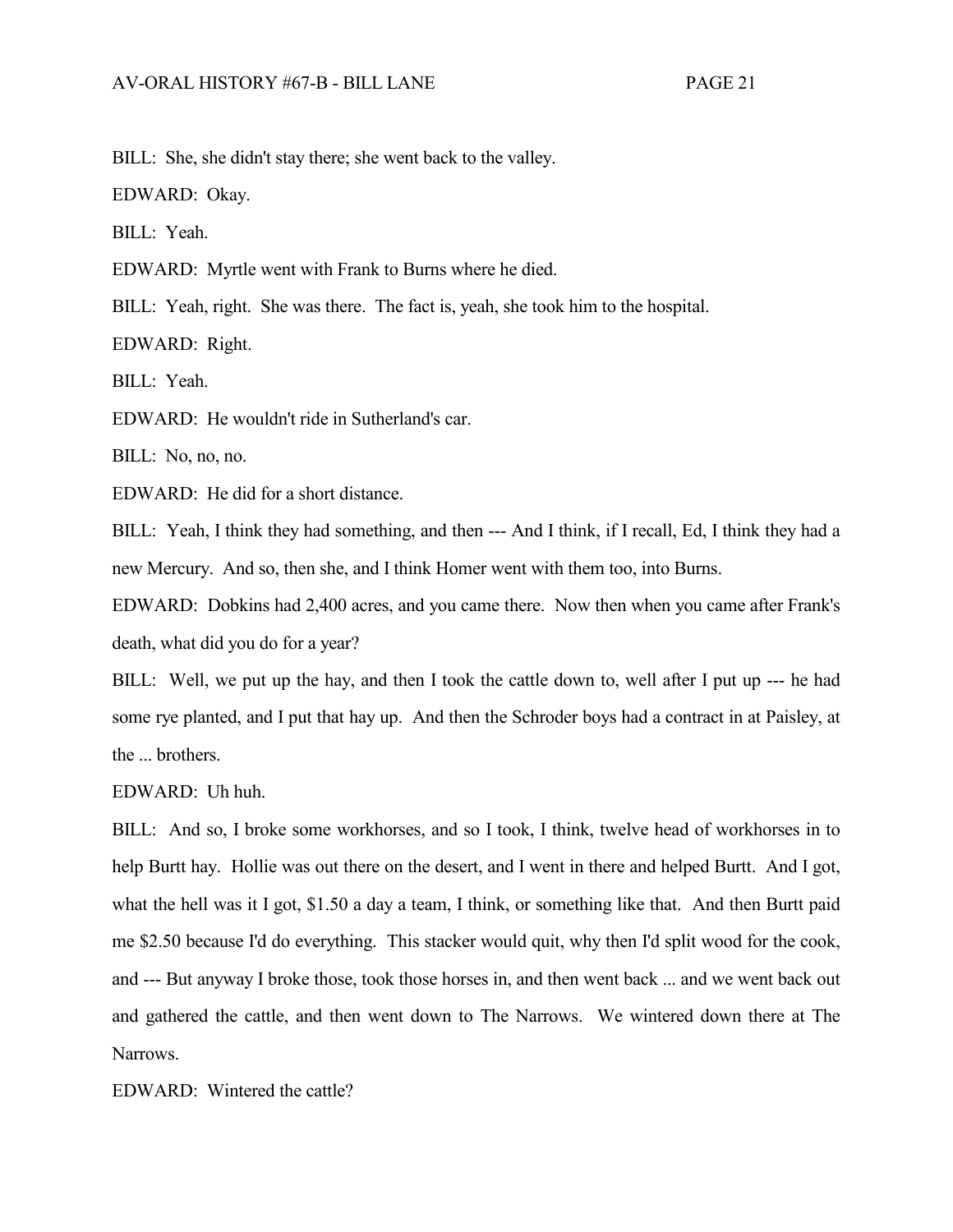BILL: Yeah, yeah, he had a field. Frank had been wintering down there on the bird reserve.

EDWARD: Yeah, with Haines.

BILL: Yeah, Myrtle Haines, Myrtle Caldwell.

EDWARD: Yeah, right, right. Oh, did Hutton have much; did Hutton have very many cattle out there?

BILL: Not at that time. I don't know whether he had any or not, Ed. I don't think they had. They might have had a few, but not very ---

EDWARD: Very few.

BILL: But I don't think they turned them out, I don't know.

EDWARD: What was Sutherland doing out there?

BILL: I don't recall now. I don't ---

EDWARD: America ---

BILL: Yeah. I don't know.

EDWARD: And then the Carlon's moved into the Jackson house.

BILL: Yeah. See they were out there before.

EDWARD: Right, 1935, I think.

BILL: Yeah, they had been out there before.

EDWARD: And that Whitehouse just sat up there all by itself.

BILL: Yeah.

EDWARD: Nobody hardly ever used it.

BILL: No, no.

EDWARD: Austa stayed there in 1934.

BILL: Did she?

EDWARD: I don't know.

BILL: But Austa would know, you know, she would know firsthand on any, on Homer's thinking, and what ---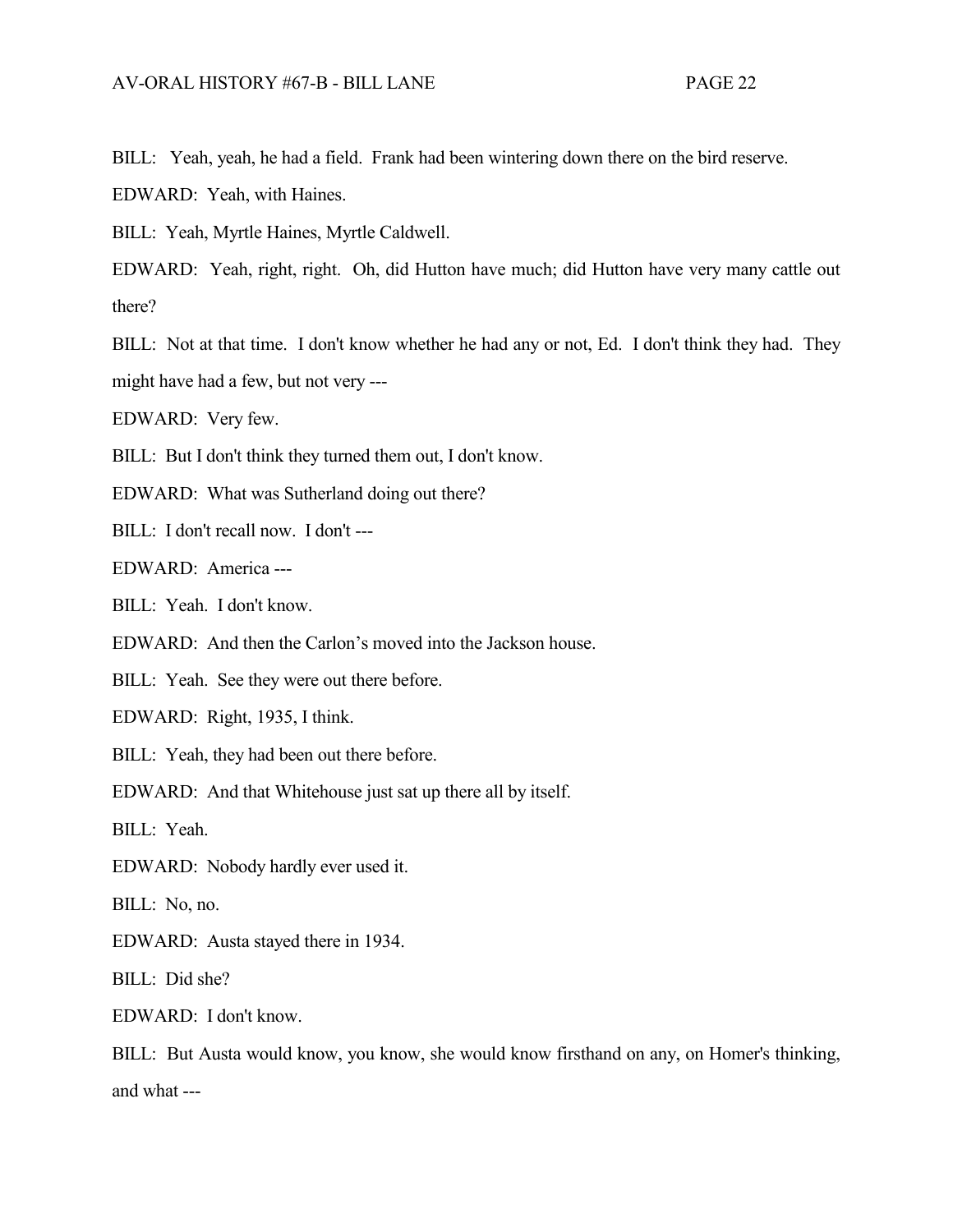EDWARD: Yeah. Oh yeah, I've talked to Austa quite a few times. She's neat.

BILL: You bet; she is a remarkable person.

EDWARD: 86, or something like that.

BILL: Yeah, uh huh.

EDWARD: Let's see --- and then there is some, kind of funny stuff going on here. These are claims. You know Dobkins was leasing the Couch field, I found this in Harry Arnold's cabin. Josephine Couch to Frank Dobkins, leasing all that Couch field. Now this is 1938.

BILL: I'll be darned.

EDWARD: See, now those fields weren't a hell of a lot, Bill, most of them were damn sagebrush.

BILL: Yeah.

EDWARD: But this is, this I found in Harry Arnold's cabin.

BILL: I'll be darned.

EDWARD: Okay, we'll try to straighten this out a little bit; maybe it will help. In 1919 Frank Dobkins bought that Comegys' place, that Burnt House place.

BILL: Yeah.

EDWARD: When he went to Wagontire to actually live, I don't know.

BILL: Yeah, I don't know either.

EDWARD: Because I don't think this Florence was ever on Wagontire.

BILL: No, no I don't think so. Because I think, well Hollie --- I don't, I don't, I don't know. Because see I'd go to school in Corvallis, then I'd come out and spend my Christmas vacation and summer at Silver Lake.

EDWARD: Summer. Nobody has ever mentioned --- Florence and Frank got divorced in the early '30's, but she was never --- He may have just stayed in Silver Lake until --- until 1925, Slivers Emery and Clarence Woodard went together and bought the old Whitehouse Ranch. All this in black.

BILL: Yeah.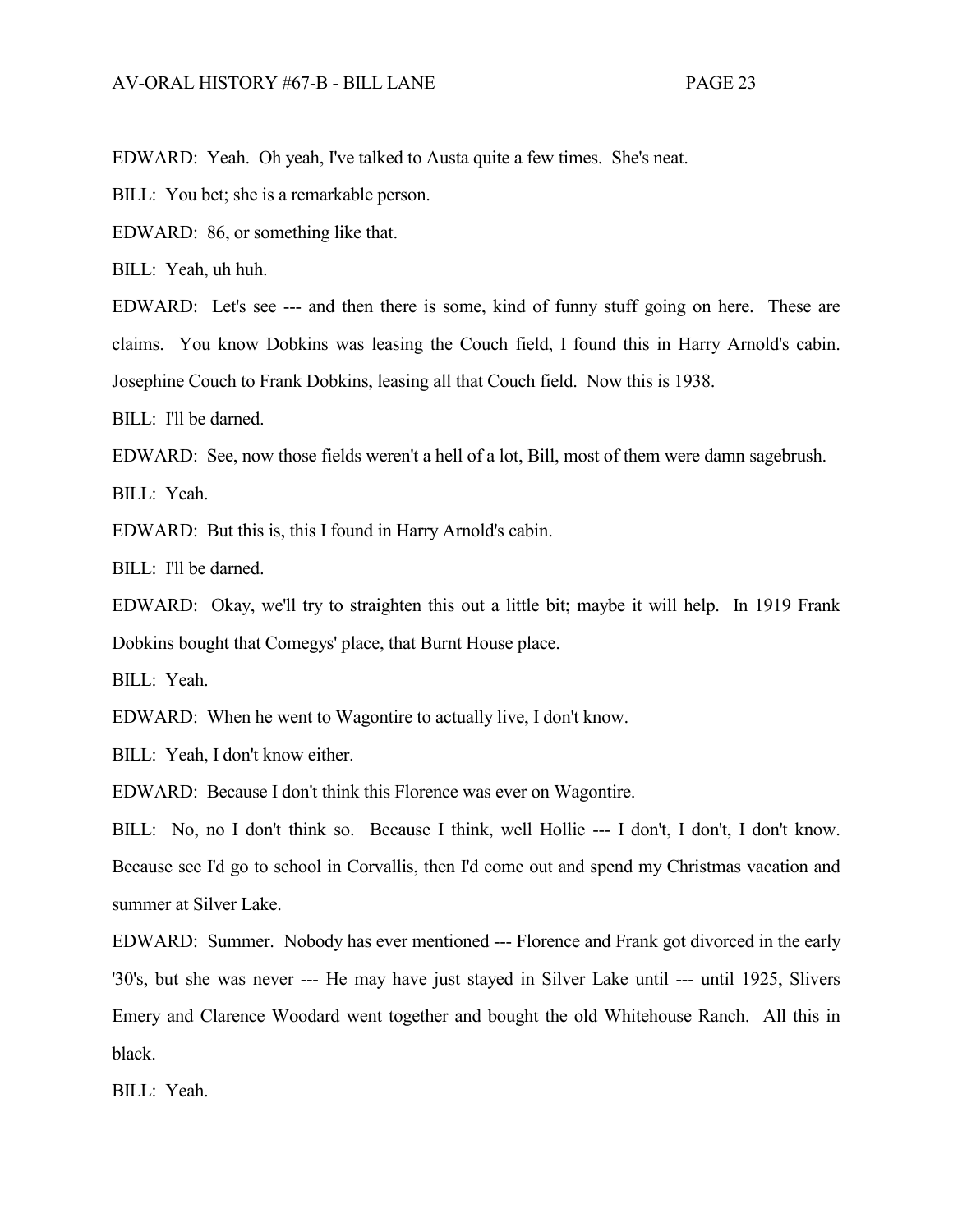EDWARD: Which amounted to 1,280 acres. That was the old Sam and Caroline Hutton place, the big two-story house. Well, Clarence Woodard fell in love with Leona Hutton. He was the one messing around with Leona. Harold Bradley didn't have nothing to do with it.

BILL: Yeah, that's what I heard. I mean I heard it.

EDWARD: Leona and Clarence got married in Arizona in 1927. She died in 1958, and he died in 1964. Anyway, after Harold Bradley's death, murdered by Link Hutton, December 29th, 1925. Clarence had run off with Leona.

BILL: Yeah.

EDWARD: They fled Wagontire, I don't want; yeah, I don't want nothing to do with it. So, Slivers Emery was stuck with it. He sold it to Frank Dobkins, that's how Dobkins ended up with it ---

BILL: Oh.

EDWARD: --- in 1926. But Frank, wasn't Frank's money, it was his father's money.

BILL: Yeah.

EDWARD: Did you ever meet Frank Dobkins' mother?

BILL: I, no I don't. I met his sister; she lived down at Lake City.

EDWARD: Right, Georgia.

BILL: Yeah, yeah, I met her. Of course, my wife was raised in Paisley.

EDWARD: Did you know that Dobkins had another sister, Emma?

BILL: I don't recall another one.

EDWARD: She was born in 1880, and died in Lane County, March 2nd, 1910.

BILL: No.

EDWARD: There isn't a damn thing about her in the paper. And I've been told she committed suicide because Ray B. Jackson had raped her.

BILL: Oh. If ... mother was alive, because see she lived to be 93, and she could, she was born in Paisley, she could have, she could tell all of it. She knew everything about Paisley.

EDWARD: So anyway, Dobkins ends up with these 1,280 acres. Now the Dobkins, Burnt House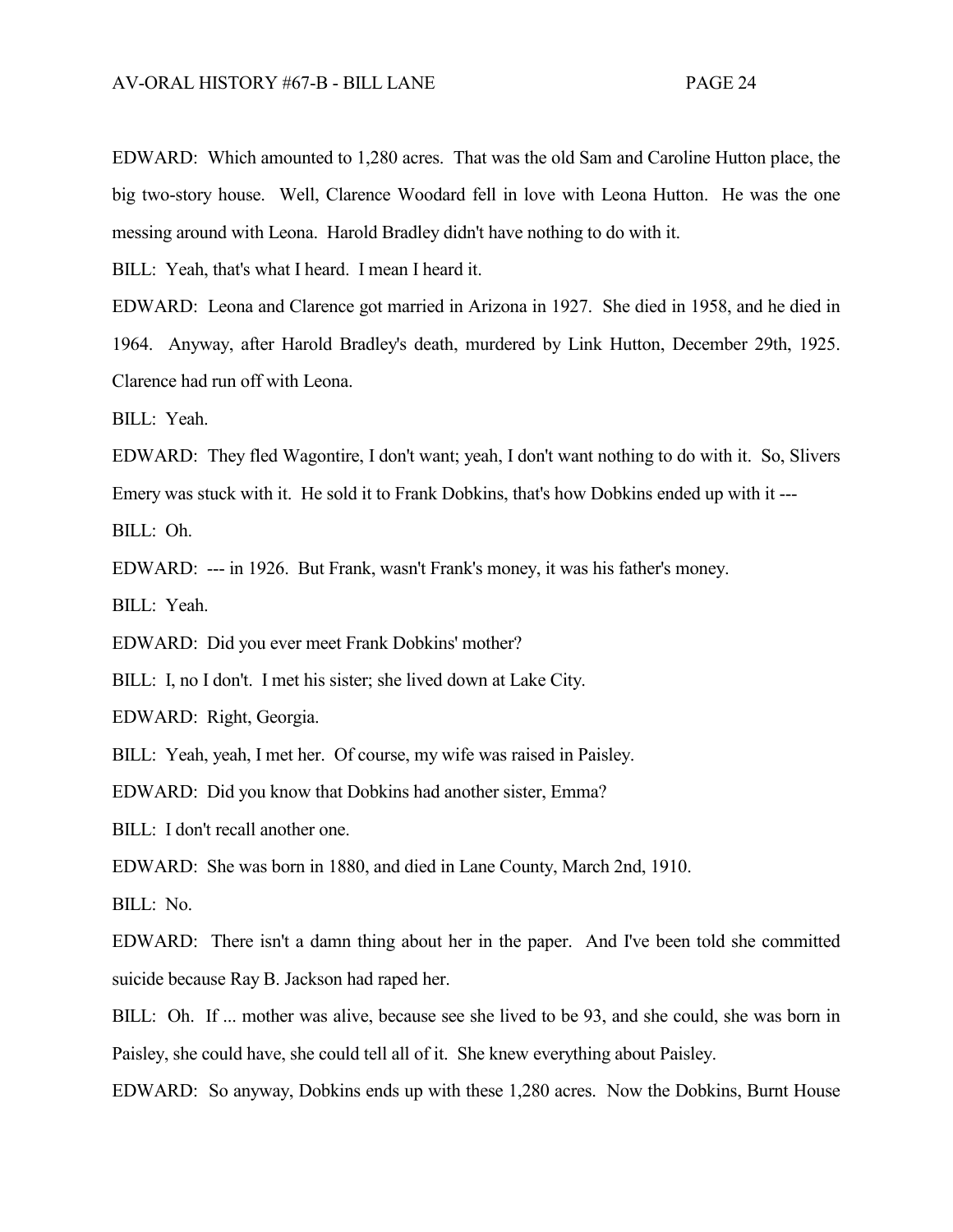place is --- oh, were Ray Jackson and Frank Dobkins friends, do you know?

BILL: I don't know, I don't know. You see, because you'd have to ask Austa, Austa would know the answer to that. Because see I had no connection to Wagontire whatsoever until, after Frank got killed.

EDWARD: Okay. This is the Burnt House place, and you can see Link Hutton's house is right -- this is Link Hutton's house right there. There is the Burnt House place.

BILL: Yeah, yeah.

EDWARD: And Frank Dobkins owned all this from Slivers Emery. Okay, but he never used the old Whitehouse.

BILL: Yeah.

EDWARD: The house and the sheds and stuff were up there; I don't know why.

BILL: I don't know either, I don't know.

EDWARD: He preferred to stay down here in this little shack.

BILL: Yeah, I don't know, I don't know.

EDWARD: You can have that. Probably will make you mad.

BILL: Austa would probably, you know, would know the reason for that.

EDWARD: I don't know.

BILL: I don't know either.

EDWARD: Maybe the house was just too big for one guy.

BILL: Well, it could be, it could be. And then he didn't maybe want to be that close to Link ---

EDWARD: That's right.

BILL: --- you know. And then he was a little closer to Homer and Austa, you know, the Jackson place.

EDWARD: Yeah. Okay, so all this stuff goes on, and Frank ends up owning, I forgot, 2,400 acres. So, he gets killed. Well E. J. Dobkins, Mrs. E. J. Dobkins, this is going to break your heart Bill, I shouldn't bring up all this stuff, gave to your mom, Myrtle Lane Dobkins, that Whitehouse Ranch.